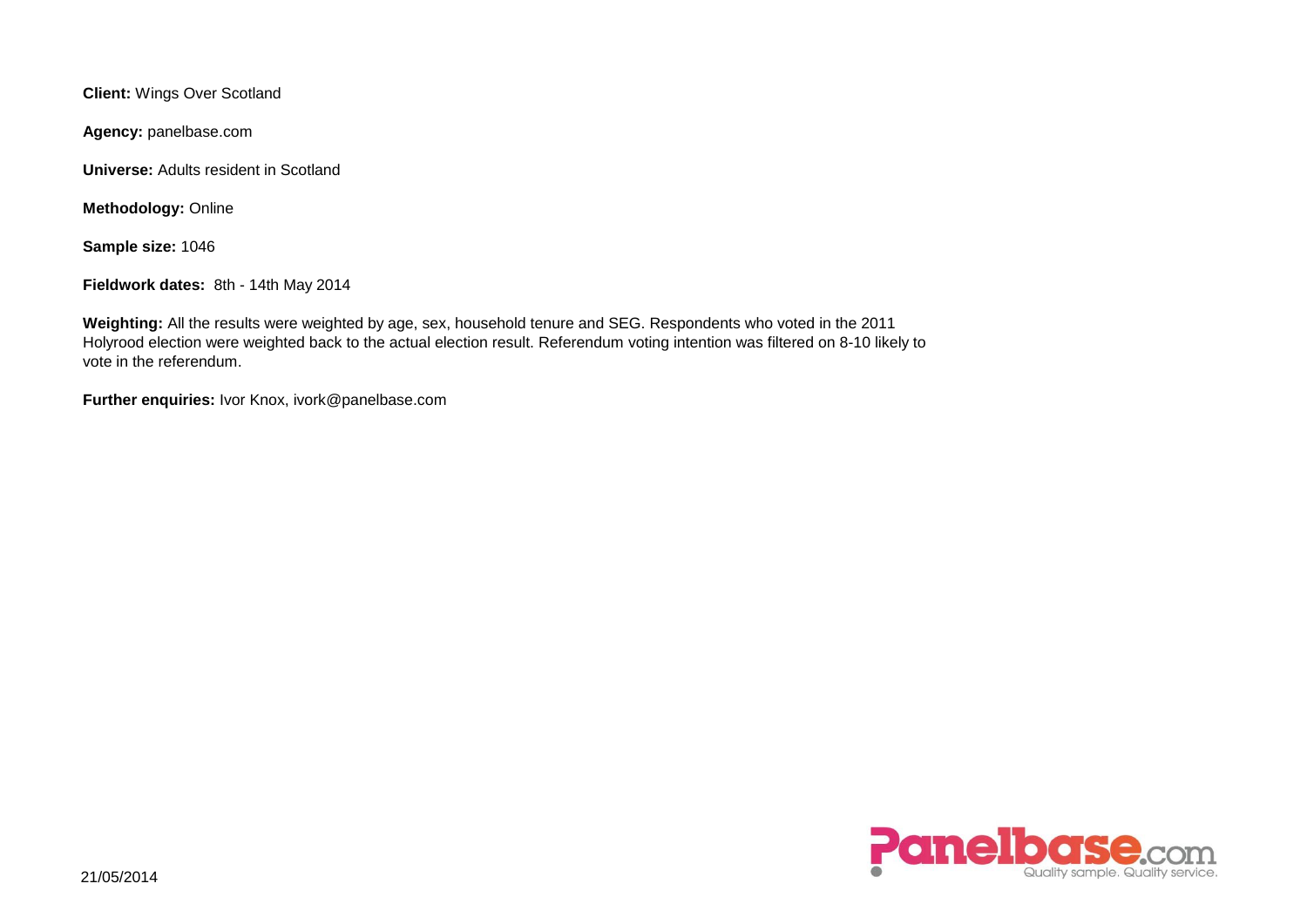| Base: 1046                                                                                                                                                                         |                           | Total                  |                      |                        |                      |                      |                                               |                      |                      | Social Grading              | Did you vote in Scotland in the 2011 Scottish Parliamentary Election? If so, who did you vote |                      |                      |                      | for with your constituency vote? |              |                              |                    |                            |                      |                      | There will be a referendum on an<br>independent Scotland on the 18th of<br>September. How do you intend to vote in<br>response to the question: Should<br>Scotland be an independent country? |
|------------------------------------------------------------------------------------------------------------------------------------------------------------------------------------|---------------------------|------------------------|----------------------|------------------------|----------------------|----------------------|-----------------------------------------------|----------------------|----------------------|-----------------------------|-----------------------------------------------------------------------------------------------|----------------------|----------------------|----------------------|----------------------------------|--------------|------------------------------|--------------------|----------------------------|----------------------|----------------------|-----------------------------------------------------------------------------------------------------------------------------------------------------------------------------------------------|
|                                                                                                                                                                                    |                           |                        | 16-34                | Male x Male x<br>35-54 | Male x<br>$55+$      |                      | Female Female Female<br>x 16-34 x 35-54 x 55+ |                      | ABC1                 | C <sub>2</sub> DE           | Conservative                                                                                  | Labour               | Liberal<br>Democrats | SNP                  |                                  |              | Greens Other Did not<br>vote | Can't<br>remember  | Not<br>eligible<br>to vote | Yes                  | No                   | Undecided                                                                                                                                                                                     |
| Total                                                                                                                                                                              |                           | 1046<br>(1046)<br>100% | 114<br>(100)<br>100% | 182<br>(173)<br>100%   | 183<br>(187)<br>100% | 174<br>(164)<br>100% | 175<br>(191)<br>100%                          | 195<br>(213)<br>100% | 466<br>(558)<br>100% | 558<br>(466)<br>100%        | 110<br>(118)<br>100%                                                                          | 251<br>(247)<br>100% | 62<br>(59)<br>100%   | 359<br>(337)<br>100% | (16)<br>100%                     | (14)<br>100% | 148<br>(156)<br>100%         | 78<br>(74)<br>100% | 29<br>(25)<br>100%         | 375<br>(378)<br>100% | 436<br>(431)<br>100% | 124<br>(127)<br>100%                                                                                                                                                                          |
| Which of the following aspects of Scottish life do you think<br>are currently controlled at Holyrood by the Scottish<br>Parliament, and which are controlled at Westminster by the | <b>Base:</b>              | 1046<br>(1046)         | 114<br>(100)         | 182<br>(173)           | 183<br>(187)         | 174<br>(164)         | 175<br>(191)                                  | 195<br>(213)         | 466<br>(558)         | 558<br>(466)                | 110<br>(118)                                                                                  | 251<br>(247)         | 62<br>(59)           | 359<br>(337)         | 5<br>(16)                        | (14)         | 148<br>(156)                 | 78<br>(74)         | 29<br>(25)                 | 375<br>(378)         | 436<br>(431)         | 124<br>(127)                                                                                                                                                                                  |
| UK Parliament?  Personal taxation (income tax rates,<br>National Insurance etc)                                                                                                    | Holyrood<br>Westminster   | 109<br>10%<br>783      | 16<br>14%<br>78      | 18<br>10%<br>147       | 14<br>8%<br>163      | 23<br>13%<br>88      | 22<br>13%<br>126                              | 12<br>6%<br>168      | 47<br>10%<br>362     | 59<br>11%<br>404            | 10<br>9%<br>95                                                                                | 23<br>9%<br>193      | 9%<br>50             | 36<br>10%<br>296     | 6%                               |              | 16<br>11%<br>88              | 10<br>13%<br>38    | 29%<br>14                  | 33<br>9%<br>311      | 40<br>9%<br>344      | 20<br>16%<br>78                                                                                                                                                                               |
|                                                                                                                                                                                    | Don't know                | 75%<br>154<br>15%      | 69%<br>20<br>17%     | 81%<br>17<br>10%       | 89%<br>3%            | 51%<br>63<br>36%     | 72%<br>26<br>15%                              | 86%<br>14<br>7%      | 78%<br>56<br>12%     | 72%<br>95<br>17%            | 86%<br>4%                                                                                     | 77%<br>34<br>14%     | 81%<br>10%           | 83%<br>27<br>8%      | 90%<br>5%                        | 86%<br>14%   | 60%<br>43<br>29%             | 48%<br>31<br>39%   | 49%<br>23%                 | 83%<br>32<br>8%      | 79%<br>52<br>12%     | 63%<br>27<br>22%                                                                                                                                                                              |
| Which of the following aspects of Scottish life do you think<br>are currently controlled at Holyrood by the Scottish<br>Parliament, and which are controlled at Westminster by the | <b>Base:</b>              | 1046<br>(1046)         | 114<br>(100)         | 182<br>(173)           | 183<br>(187)         | 174<br>(164)         | 175<br>(191)                                  | 195<br>(213)         | 466<br>(558)         | 558<br>(466)                | 110<br>(118)                                                                                  | 251<br>(247)         | 62<br>(59)           | 359<br>(337)         | 5<br>(16)                        | (14)         | 148<br>(156)                 | 78<br>(74)         | 29<br>(25)                 | 375<br>(378)         | 436<br>(431)         | 124<br>(127)                                                                                                                                                                                  |
| UK Parliament?  Business taxation (VAT, excise duty,<br>Corporation Tax etc)                                                                                                       | Holyrood                  | 81<br>8%               | 8%                   | 13<br>7%               | 13<br>7%             | 5%                   | 25<br>14%                                     | -10<br>5%            | 27<br>6%             | 54<br>10%                   | 12<br>11%                                                                                     | 24<br>10%            | 3%                   | 27<br>7%             | 6%                               |              | 5%                           | 6%                 | 14%                        | 29<br>8%             | 32<br>7%<br>352      | 7%                                                                                                                                                                                            |
|                                                                                                                                                                                    | Westminster<br>Don't know | 798<br>76%<br>168      | 89<br>78%<br>16      | 148<br>81%<br>22       | 163<br>89%           | 104<br>60%<br>61     | 122<br>70%<br>28                              | 163<br>84%<br>21     | 388<br>83%<br>51     | 390<br>70%<br>114           | 89<br>81%                                                                                     | 194<br>77%<br>33     | 54<br>87%            | 299<br>83%<br>33     | 90%                              | 86%          | 96<br>65%<br>44              | 40<br>51%<br>34    | -17<br>60%                 | 311<br>83%<br>36     | 81%<br>53            | 88<br>71%<br>28                                                                                                                                                                               |
|                                                                                                                                                                                    |                           | 16%                    | 14%                  | 12%                    | 4%                   | 35%                  | 16%                                           | 11%                  | 11%                  | 20%                         | 8%                                                                                            | 13%                  | 10%                  | 9%                   | <b>5%</b>                        | 14%          | 29%                          | 43%                | 27%                        | 10%                  | 12%                  | 23%                                                                                                                                                                                           |
| Which of the following aspects of Scottish life do you think<br>are currently controlled at Holyrood by the Scottish<br>Parliament, and which are controlled at Westminster by the | <b>Base:</b>              | 1046<br>(1046)         | 114<br>(100)         | 182<br>(173)           | 183<br>(187)         | 174<br>(164)         | 175<br>(191)                                  | 195<br>(213)         | 466<br>(558)         | 558<br>(466)                | 110<br>(118)                                                                                  | 251<br>(247)         | 62<br>(59)           | 359<br>(337)         | 5.<br>(16)                       | (14)         | 148<br>(156)                 | 78<br>(74)         | 29<br>(25)                 | 375<br>(378)         | 436<br>(431)         | 124<br>(127)                                                                                                                                                                                  |
| UK Parliament? Immigration                                                                                                                                                         | Holyrood<br>Westminster   | 76<br>7%<br>830        | 7%<br>87             | 11<br>6%<br>151        | 15<br>8%<br>162      | -11<br>7%<br>109     | -19<br>11%<br>135                             | 10<br>5%<br>173      | 24<br>5%<br>392      | 4 <sup>c</sup><br>9%<br>418 | 8%<br>97                                                                                      | 15<br>6%<br>206      | 10%<br>49            | 28<br>8%<br>305      | 6%                               |              | 6%<br>95                     | 10%<br>49          | 0%<br>22                   | 26<br>7%<br>315      | 26<br>6%<br>371      | 15<br>12%<br>84                                                                                                                                                                               |
|                                                                                                                                                                                    | Don't know                | 79%<br>140             | 76%<br>19            | 83%<br>21              | 89%                  | 63%<br>54            | 77%<br>21                                     | 89%<br>12            | 84%<br>49            | 75%<br>90                   | 89%                                                                                           | 82%<br>30            | 78%                  | 85%<br>26            | 83%                              | 74%          | 64%<br>44                    | 62%<br>21          | 74%                        | 84%<br>34            | 85%<br>39            | 68%<br>24                                                                                                                                                                                     |
|                                                                                                                                                                                    |                           | 13%                    | 16%                  | 11%                    | 3%                   | 31%                  | 12%                                           | 6%                   | 11%                  | 16%                         | 3%                                                                                            | 12%                  | 12%                  | 7%                   | 11%                              | 14%          | 30%                          | 27%                | 26%                        | 9%                   | 9%                   | 20%                                                                                                                                                                                           |
| Which of the following aspects of Scottish life do you think<br>are currently controlled at Holyrood by the Scottish<br>Parliament, and which are controlled at Westminster by the | <b>Base:</b>              | 1046<br>(1046)         | 114<br>(100)         | 182<br>(173)           | 183<br>(187)         | 174<br>(164)         | 175<br>(191)                                  | 195<br>(213)         | 466<br>(558)         | 558<br>(466)                | 110<br>(118)                                                                                  | 251<br>(247)         | 62<br>(59)           | 359<br>(337)         | 5<br>(16)                        | (14)         | 148<br>(156)                 | 78<br>(74)         | 29<br>(25)                 | 375<br>(378)         | 436<br>(431)         | 124<br>(127)                                                                                                                                                                                  |
| UK Parliament? The NHS                                                                                                                                                             | Holyrood                  | 492<br>47%<br>410      | 64<br>56%<br>33      | 90<br>49%<br>74        | 105<br>58%           | 68<br>39%<br>54      | 73<br>42%<br>79                               | 88<br>45%<br>89      | 258<br>55%<br>159    | 219<br>39%<br>245           | 68<br>61%<br>37 <sup>1</sup>                                                                  | 107<br>42%           | 42<br>67%<br>14      | 181<br>50%<br>150    | 61%                              |              | 52<br>35%                    | 26<br>34%<br>28    | 11<br>38%                  | 195<br>52%<br>148    | 216<br>50%<br>180    | 49<br>39%<br>50                                                                                                                                                                               |
|                                                                                                                                                                                    | Westminster<br>Don't know | 39%<br>144             | 29%<br>16            | 41%<br>18              | 71<br>39%            | 31%<br>52            | 45%<br>23                                     | 46%<br>18            | 34%<br>48            | 44%<br>93                   | 34%                                                                                           | 116<br>46%<br>29     | 23%                  | 42%<br>28            | 34%                              | <b>5%</b>    | 51<br>34%<br>45              | 36%<br>24          | -12<br>40%                 | 40%<br>32            | 41%<br>41            | 40%<br>25                                                                                                                                                                                     |
|                                                                                                                                                                                    |                           | 14%                    | 14%                  | 10%                    | 4%                   | 30%                  | 13%                                           | 9%                   | 10%                  | 17%                         | 5%                                                                                            | 11%                  | 10%                  | 8%                   | 5%                               | 14%          | 30%                          | 31%                | 23%                        | 8%                   | 9%                   | 20%                                                                                                                                                                                           |
| Which of the following aspects of Scottish life do you think<br>are currently controlled at Holyrood by the Scottish<br>Parliament, and which are controlled at Westminster by the | <b>Base:</b>              | 1046<br>(1046)         | 114<br>(100)         | 182<br>(173)           | 183<br>(187)         | 174<br>(164)         | 175<br>(191)                                  | 195<br>(213)         | 466<br>(558)         | 558<br>(466)                | 110<br>(118)                                                                                  | 251<br>(247)         | 62<br>(59)           | 359<br>(337)         | 5<br>(16)                        | (14)         | 148<br>(156)                 | 78.<br>(74)        | 29<br>(25)                 | 375<br>(378)         | 436<br>(431)         | 124<br>(127)                                                                                                                                                                                  |
| UK Parliament?  Welfare (benefits, tax credits, pensions<br>etc)                                                                                                                   | Holyrood<br>Westminster   | 127<br>12%<br>775      | 20<br>18%<br>73      | 21<br>12%<br>145       | 14<br>8%<br>162      | 26<br>15%<br>94      | 26<br>15%<br>124                              | 17<br>9%<br>165      | 61<br>13%<br>352     | 62<br>11%<br>408            | 19<br>17%<br>86                                                                               | 27<br>11%<br>194     | 8%<br>51             | 33<br>9%<br>299      | 31%                              |              | 17<br>12%<br>87              | 16<br>21%<br>38    | 31%                        | 40<br>11%<br>307     | 58<br>13%<br>334     | 15<br>12%<br>81                                                                                                                                                                               |
|                                                                                                                                                                                    | Don't know                | 74%<br>144<br>14%      | 64%<br>20<br>18%     | 80%<br>16<br>9%        | 89%<br>4%            | 54%<br>54<br>31%     | 71%<br>25<br>14%                              | 85%<br>13<br>7%      | 75%<br>54<br>12%     | 73%<br>88<br>16%            | 78%<br>5%                                                                                     | 77%<br>30<br>12%     | 82%<br>10%           | 83%<br>28<br>8%      | 64%<br>5%                        | 86%<br>14%   | 59%<br>44<br>29%             | 49%<br>24<br>30%   | 47%<br>23%                 | 82%<br>29<br>8%      | 77%<br>43<br>10%     | 65%<br>27<br>22%                                                                                                                                                                              |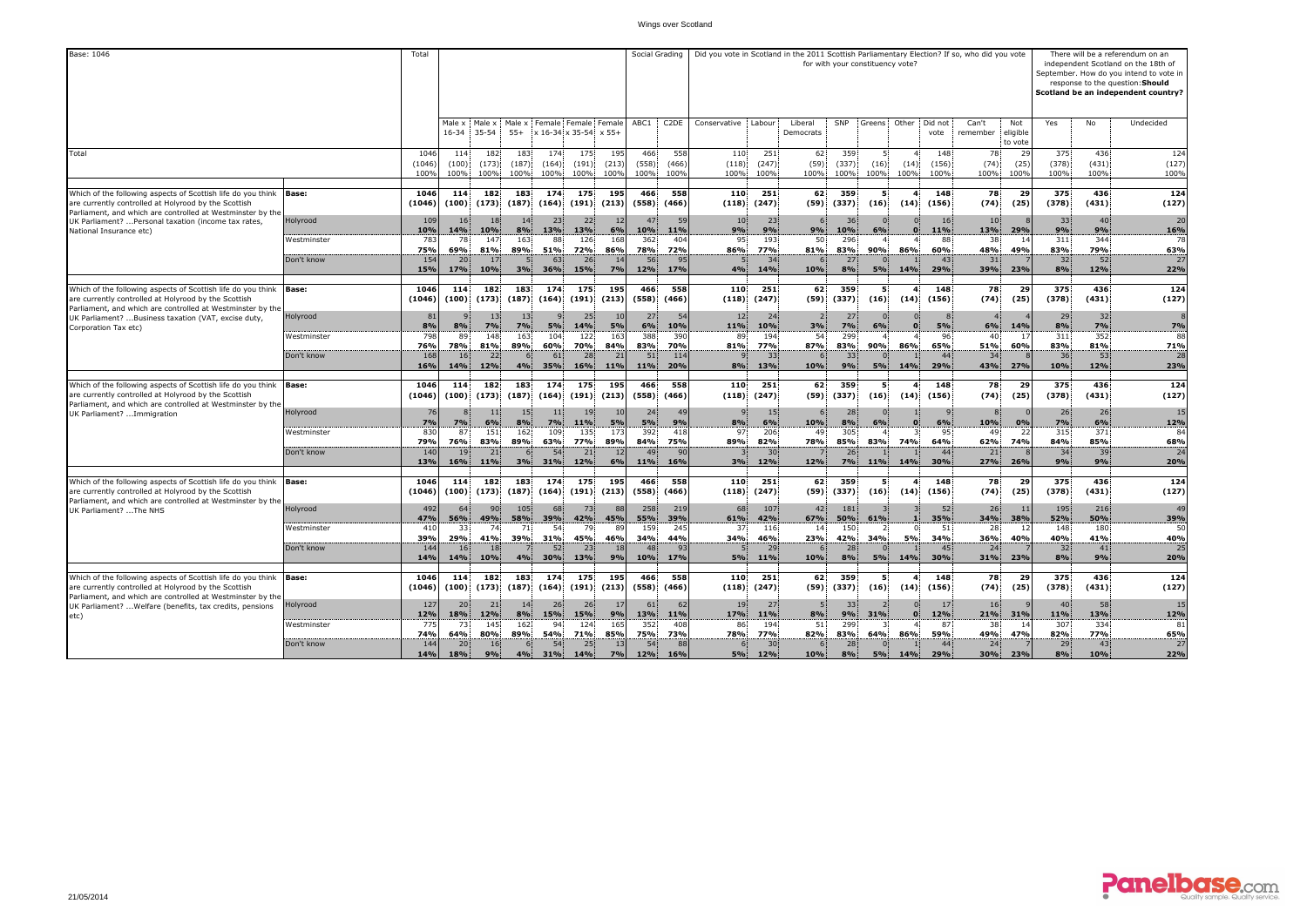| Base: 1046                                                                                                                                                                         |                           | Total                  |                      |                                                          |                      |                      |                       |                        |                         | Social Grading       | Did you vote in Scotland in the 2011 Scottish Parliamentary Election? If so, who did you vote |                        |                      |                       | for with your constituency vote? |              |                      |                            |                            |                      |                        | There will be a referendum on an<br>independent Scotland on the 18th of<br>September. How do you intend to vote in<br>response to the question: Should<br>Scotland be an independent country? |
|------------------------------------------------------------------------------------------------------------------------------------------------------------------------------------|---------------------------|------------------------|----------------------|----------------------------------------------------------|----------------------|----------------------|-----------------------|------------------------|-------------------------|----------------------|-----------------------------------------------------------------------------------------------|------------------------|----------------------|-----------------------|----------------------------------|--------------|----------------------|----------------------------|----------------------------|----------------------|------------------------|-----------------------------------------------------------------------------------------------------------------------------------------------------------------------------------------------|
|                                                                                                                                                                                    |                           |                        |                      | Male x Male x Male x Female Female Female<br>16-34 35-54 | $55+$                |                      | x 16-34 x 35-54 x 55+ |                        | ABC1                    | C <sub>2</sub> DE    | Conservative Labour                                                                           |                        | Liberal<br>Democrats | SNP                   | Greens Other Did not             |              | vote                 | Can't<br>remember          | Not<br>eligible<br>to vote | Yes                  | No                     | Undecided                                                                                                                                                                                     |
| Total                                                                                                                                                                              |                           | 1046<br>(1046)<br>100% | 114<br>(100)<br>100% | 182<br>(173)<br>100%                                     | 183<br>(187)<br>100% | 174<br>(164)<br>100% | 175<br>(191)<br>100%  | 195<br>(213)<br>100%   | 466<br>(558)<br>100%    | 558<br>(466)<br>100% | 110<br>(118)<br>100%                                                                          | 251<br>(247)<br>100%   | 62<br>(59)<br>100%   | 359<br>(337)<br>100%  | -5<br>(16)<br>100%               | (14)<br>100% | 148<br>(156)<br>100% | 78<br>(74)<br>100%         | 29<br>(25)<br>100%         | 375<br>(378)<br>100% | 436<br>(431)<br>100%   | 124<br>(127)<br>100%                                                                                                                                                                          |
| Which of the following aspects of Scottish life do you think<br>are currently controlled at Holyrood by the Scottish<br>Parliament, and which are controlled at Westminster by the | <b>Base:</b>              | 1046<br>(1046)         | 114<br>(100)         | 182<br>(173)                                             | 183<br>(187)         | 174<br>(164)         | 175<br>(191)          | 195<br>(213)           | 466<br>(558)            | 558<br>(466)         | 110<br>(118)                                                                                  | 251<br>(247)           | 62<br>(59)           | 359<br>(337)          | (16)                             | (14)         | 148<br>(156)         | 78<br>(74)                 | 29<br>(25)                 | 375<br>(378)         | 436<br>(431)           | 124<br>(127)                                                                                                                                                                                  |
| UK Parliament?  Education                                                                                                                                                          | Holyrood                  | 694<br>66%             | 78<br>69%<br>17      | 115<br>63%<br>45                                         | 149<br>81%           | 97<br>56%<br>28      | 110<br>63%<br>39      | 138<br>71%             | 355<br><b>76%</b><br>65 | 322<br>58%<br>138    | 85<br>77%<br>17                                                                               | 160<br>64%<br>62       | 49<br><b>79%</b>     | 251<br>70%<br>73      | 88%                              |              | 77<br>52%<br>29      | 47!<br>60%<br>$10^{\circ}$ | 63%                        | 263<br>70%<br>80     | 305<br>70%<br>84       | 77<br>62%<br>18                                                                                                                                                                               |
|                                                                                                                                                                                    | Westminster<br>Don't know | 207<br>20%<br>146      | 15%<br>19            | 25%<br>22                                                | 28<br>15%            | 16%                  | 23%<br>26             | 40<br>21%              | 14%<br>4 <sup>5</sup>   | 25%<br>98            | 15%                                                                                           | 25%<br>30              | 15%                  | 20%<br>36             | 7%                               | 8%           | 20%<br>42            | <b>12%</b><br>22           | 21%                        | 21%<br>32            | 19%<br>47              | 15%<br>29                                                                                                                                                                                     |
|                                                                                                                                                                                    |                           | 14%                    | 17%                  | 12%                                                      | 3%                   | 28%                  | 15%                   | 8%                     | 10%                     | 17%                  | 7%                                                                                            | 12%                    | 6%                   | 10%                   | <b>5%</b>                        | 14%          | 28%                  | 28%                        | 16%                        | 9%                   | 11%                    | 23%                                                                                                                                                                                           |
| Which of the following aspects of Scottish life do you think<br>are currently controlled at Holyrood by the Scottish<br>Parliament, and which are controlled at Westminster by the | <b>Base:</b>              | 1046<br>(1046)         | 114<br>(100)         | 182<br>(173)                                             | 183<br>(187)         | 174<br>(164)         | 175<br>(191)          | 195<br>(213)           | 466<br>(558)            | 558<br>(466)         | 110                                                                                           | 251<br>$(118)$ $(247)$ | 62.<br>(59)          | 359<br>(337)          | 5<br>(16)                        | (14)         | 148<br>(156)         | 78<br>(74)                 | 29<br>(25)                 | 375<br>(378)         | 436<br>(431)           | 124<br>(127)                                                                                                                                                                                  |
| UK Parliament?  Setting of the national minimum wage                                                                                                                               | Holyrood                  | 108<br>10%             | 17<br>14%            | 15<br>8%                                                 | 13<br>7%             | 28<br>16%            | -24<br>14%            | 12<br>6%               | 46<br>10%               | 57<br>10%            | 14<br>13%                                                                                     | 31<br>12%              | 2%                   | 29<br>8%              | 13%                              |              | 5%                   | 15.<br>19%                 | 36%                        | 37<br>10%            | 52<br>12%              | 10<br>8%                                                                                                                                                                                      |
|                                                                                                                                                                                    | Westminster               | 789<br>75%             | 82<br>72%            | 145<br>80%                                               | 164<br>90%           | 95<br>55%            | 124<br>71%            | 167<br>86%             | 375<br>80%              | 402<br>72%           | 92<br>84%                                                                                     | 191<br>76%             | 52<br>85%            | 297<br>83%            | 65%                              | 86%          | 98<br>66%            | 39<br>50%                  | 47%                        | 302<br>80%           | 341<br>78%             | 89<br>71%                                                                                                                                                                                     |
|                                                                                                                                                                                    | Don't know                | 149<br>14%             | 16<br>14%            | 22<br>12%                                                | 3%                   | 51<br>29%            | 27<br>16%             | 8%                     | 46<br>10%               | 99<br>18%            | 4%                                                                                            | 30<br>12%              | 13%                  | 33 <sup>1</sup><br>9% | 23%                              | 14%          | 43<br>29%            | 24<br>31%                  | 17%                        | 37<br>10%            | 43 <sup>1</sup><br>10% | 25<br>20%                                                                                                                                                                                     |
| Which of the following aspects of Scottish life do you think<br>are currently controlled at Holyrood by the Scottish<br>Parliament, and which are controlled at Westminster by the | <b>Base:</b>              | 1046<br>(1046)         | 114<br>(100)         | 182<br>(173)                                             | 183<br>(187)         | 174<br>(164)         | 175                   | 195<br>$(191)$ $(213)$ | 466<br>(558)            | 558<br>(466)         | 110                                                                                           | 251<br>$(118)$ $(247)$ | 62<br>(59)           | 359<br>(337)          | 5<br>(16)                        | (14)         | 148<br>(156)         | 78<br>(74)                 | 29<br>(25)                 | 375<br>(378)         | 436<br>(431)           | 124<br>(127)                                                                                                                                                                                  |
| UK Parliament? Defence                                                                                                                                                             | Holyrood                  | 52<br>5%               | 5%                   | 4%                                                       | 3%                   | 10<br>6%             | -16<br>9%             | 4%                     | 18<br>4%                | 33<br>6%             | 4%                                                                                            | 12<br>5%               | 0%                   | 22 <sub>1</sub><br>6% | 12%                              |              | 5%                   | 3%                         |                            | 25<br>7%             | 16<br>4%               | $5\%$                                                                                                                                                                                         |
|                                                                                                                                                                                    | Westminster               | 859<br>82%             | 91<br>80%            | 162<br>89%                                               | 168<br>92%           | 113<br>65%           | 135<br>77%            | 174<br>89%             | 404<br>87%              | 436<br>78%           | 99<br>90%                                                                                     | 212<br>85%             | 56<br>90%            | 313<br>87%            | 83%                              | 86%          | 98<br>66%            | 54<br>69%                  | 65%                        | 321<br>85%           | 386<br>88%             | 87<br>70%                                                                                                                                                                                     |
|                                                                                                                                                                                    | Don't know                | 136<br>13%             | 17<br>15%            | 14<br><b>7%</b>                                          | 10<br>5%             | 51<br>29%            | 23<br>13%             | 7%                     | 44<br>9%                | 90<br>16%            | 6%                                                                                            | 26<br>10%              | 10%                  | 23<br>7%              | 5%                               | 14%          | 43<br>29%            | 22<br>28%                  | 28%                        | 30<br>8%             | 35<br>8%               | 30<br>24%                                                                                                                                                                                     |
| Which of the following aspects of Scottish life do you think<br>are currently controlled at Holyrood by the Scottish<br>Parliament, and which are controlled at Westminster by the | <b>Base:</b>              | 1046<br>(1046)         | 114<br>(100)         | 182<br>(173)                                             | 183<br>(187)         | 174<br>(164)         | 175<br>(191)          | 195<br>(213)           | 466<br>(558)            | 558<br>(466)         | 110<br>(118)                                                                                  | 251<br>(247)           | 62<br>(59)           | 359<br>(337)          | -5<br>(16)                       | (14)         | 148<br>(156)         | 78<br>(74)                 | 29<br>(25)                 | 375<br>(378)         | 436<br>(431)           | 124<br>(127)                                                                                                                                                                                  |
| UK Parliament?  Energy policy (eq building new power<br>stations or windfarms)                                                                                                     | Holyrood                  | 444<br>42%             | 55<br>48%            | 64<br>35%                                                | 99<br>54%            | 63<br>36%            | 68<br>39%             | 89<br>46%              | 224<br>48%              | 211<br>38%           | 59<br>53%                                                                                     | 103<br>41%             | 29<br>46%            | 155<br>43%            | 32%                              |              | 45<br>30%            | 32<br>41%                  | 63%                        | 161<br>43%           | 209<br>48%             | 47<br>38%                                                                                                                                                                                     |
|                                                                                                                                                                                    | Westminster               | 415<br>40%             | 39<br>34%            | 91<br>50%                                                | 70<br>39%            | 49<br>28%            | 76<br>43%             | 42%                    | 176<br>38%              | 229<br>41%           | 40<br>37%                                                                                     | 109<br>44%             | 26<br>42%            | 155<br>43%            | 59%                              | 26%          | 57<br>38%            | 20<br>26%                  | 13%                        | 168<br>45%           | 167<br>38%             | 43<br>35%                                                                                                                                                                                     |
|                                                                                                                                                                                    | Don't know                | 187<br>18%             | 20<br>18%            | 27<br><b>15%</b>                                         | 13<br>7%             | 63<br>36%            | 31<br>18%             | 24<br>12%              | 67<br><b>14%</b>        | 118<br>21%           | 11 <sub>1</sub><br>10%                                                                        | 39<br>16%              | 12%                  | 49<br>14%             | 9%                               | <b>18%</b>   | 46<br>31%            | 26<br>34%                  | 24%                        | 46<br>12%            | 60<br>14%              | 34<br>27%                                                                                                                                                                                     |

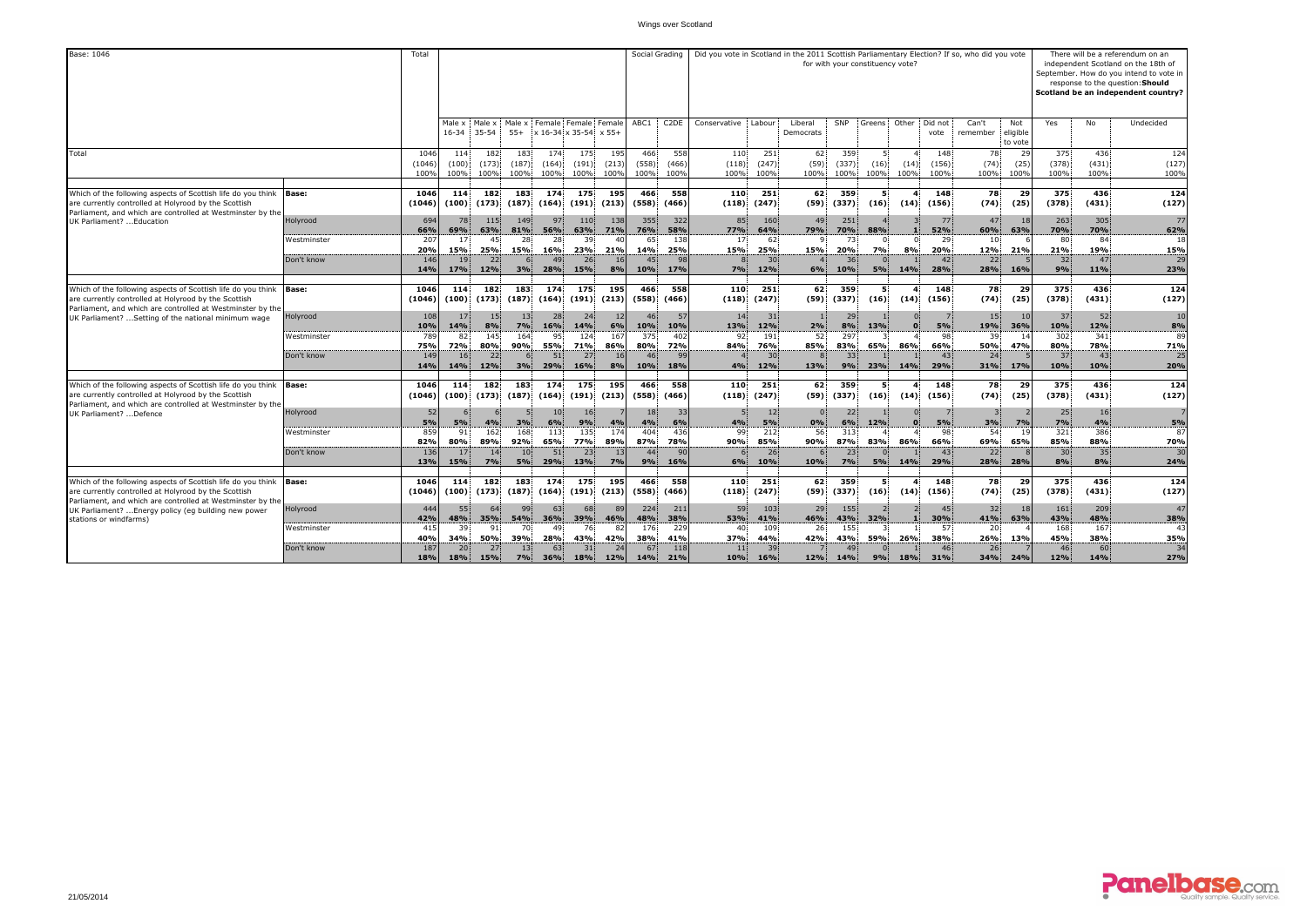| Base: 1046                                                                                                                                                                               |                         | Total                  |                      |                      |                      |                        |                                               |                      | Social Grading       |                      | Did you vote in Scotland in the 2011 Scottish Parliamentary Election? If so, who did you vote |                      |                               |                      |              | for with your constituency vote? |                       |                        |                            |                      |                      | There will be a referendum on an<br>independent Scotland on the 18th of<br>September. How do you intend to vote in<br>response to the question: Should<br>Scotland be an independent country? |
|------------------------------------------------------------------------------------------------------------------------------------------------------------------------------------------|-------------------------|------------------------|----------------------|----------------------|----------------------|------------------------|-----------------------------------------------|----------------------|----------------------|----------------------|-----------------------------------------------------------------------------------------------|----------------------|-------------------------------|----------------------|--------------|----------------------------------|-----------------------|------------------------|----------------------------|----------------------|----------------------|-----------------------------------------------------------------------------------------------------------------------------------------------------------------------------------------------|
|                                                                                                                                                                                          |                         |                        | Male x<br>$16 - 34$  | Male x<br>$35 - 54$  | Male x<br>$55+$      |                        | Female Female Female<br>x 16-34 x 35-54 x 55+ |                      | ABC1                 | C <sub>2</sub> DE    | Conservative                                                                                  | Labour               | Liberal<br>Democrats          | SNP                  | Greens       |                                  | Other Did not<br>vote | Can't<br>remember      | Not<br>eligible<br>to vote | Yes                  | No                   | Undecided                                                                                                                                                                                     |
| Total                                                                                                                                                                                    |                         | 1046<br>(1046)<br>1009 | 114<br>(100)<br>100% | 182<br>(173)<br>100% | 183<br>(187)<br>100% | 174<br>(164)<br>100%   | 175<br>(191)<br>100%                          | 195<br>(213)<br>100% | 466<br>(558)<br>100% | 558<br>(466)<br>100% | 110<br>(118)<br>100%                                                                          | 251<br>(247)<br>100% | 62<br>(59)<br>100%            | 359<br>(337)<br>100% | (16)<br>100% | (14)<br>100%                     | 148<br>(156)<br>100%  | 78<br>(74)<br>100%     | 29<br>(25)<br>100%         | 375<br>(378)<br>100% | 436<br>(431)<br>100% | 124<br>(127)<br>100%                                                                                                                                                                          |
| Which of the following aspects of Scottish life do you think Base:<br>are currently controlled at Holyrood by the Scottish<br>Parliament, and which are controlled at Westminster by the |                         | 1046<br>(1046)         | 114<br>(100)         | 182<br>(173)         | 183<br>(187)         | 174<br>(164)           | 175<br>(191)                                  | 195<br>(213)         | 466<br>(558)         | 558<br>(466)         | 110<br>(118)                                                                                  | 251<br>(247)         | 62<br>(59)                    | 359<br>(337)         | (16)         | (14)                             | 148<br>(156)          | 78<br>(74)             | 29<br>(25)                 | 375<br>(378)         | 436<br>(431)         | 124<br>(127)                                                                                                                                                                                  |
| UK Parliament?  Transport (roads, railways, buses, trams<br>etc)                                                                                                                         | Holyrood<br>Westminster | 637<br>61%<br>248      | 78<br>68%<br>20      | 103<br>56%<br>55     | 133<br>73%           | 95<br>55%<br>23        | 89<br>51%<br>54                               | 128<br>66%           | 330<br>71%<br>88     | 292<br>52%<br>156    | 81 <sup>1</sup><br>73%                                                                        | 150<br>60%<br>65     | 45 <sup>1</sup><br><b>73%</b> | 225<br>63%<br>91     | 77%          |                                  | 70<br>47%<br>36       | 39<br>50%<br>16        | 20<br>68%                  | 224<br>60%<br>103    | 305<br>70%<br>87     | 61<br>49%<br>36                                                                                                                                                                               |
|                                                                                                                                                                                          |                         | 24%                    | 18%                  | 30%                  | 23%                  | 13%                    | 31%                                           | 25%                  | 19%                  | 28%                  | 23<br>21%                                                                                     | 26%                  | 11<br><b>17%</b>              | 25%                  | 12%          | 8%                               | 24%                   | 20%                    | 16%                        | 27%                  | 20%                  | 29%                                                                                                                                                                                           |
|                                                                                                                                                                                          | Don't know              | 161<br>15%             | 16<br>14%            | 25<br>14%            | 4%                   | 56<br>32%              | 32<br><b>18%</b>                              | 18<br>9%             | 48<br>10%            | 110<br>20%           | 6%                                                                                            | 35<br>14%            | 9%                            | 12%                  | 11%          | 18%                              | 42<br>29%             | 23 <sub>1</sub><br>30% | 16%                        | 49<br>13%            | 44<br>10%            | 28<br>22%                                                                                                                                                                                     |
| Which of the following aspects of Scottish life do you think<br>are currently controlled at Holyrood by the Scottish<br>Parliament, and which are controlled at Westminster by the       | Base:                   | 1046<br>(1046)         | 114<br>(100)         | 182<br>(173)         | 183                  | 174<br>$(187)$ $(164)$ | 175<br>(191)                                  | 195<br>(213)         | 466<br>(558)         | 558<br>(466)         | 110<br>(118)                                                                                  | 251<br>(247)         | 62.<br>(59)                   | 359<br>(337)         | -51<br>(16)  | (14)                             | 148<br>(156)          | 78<br>(74)             | 29<br>(25)                 | 375<br>(378)         | 436<br>(431)         | 124<br>(127)                                                                                                                                                                                  |
| UK Parliament?  Representation of Scotland in Europe                                                                                                                                     | Holyrood                | 373<br>36%             | 26<br>23%            | 52<br>29%            | 60<br>33%            | 61<br>35%              | 75<br>43%                                     | 90<br>46%            | 164<br>35%           | 203<br>36%           | 51<br>47%                                                                                     | 102<br>40%           | 22<br>36%                     | 120<br>33%           | 18%          |                                  | 43<br>29%             | 24<br>31%              | 32%                        | 122<br>32%           | 184<br>42%           | 34<br>28%                                                                                                                                                                                     |
|                                                                                                                                                                                          | Westminster             | 481<br>46%             | 65<br>57%            | 101<br>55%           | 111<br>61%           | 31%                    | 39%                                           | 37%                  | 234<br>50%           | 233<br>42%           | 42%                                                                                           | 107<br>43%           | 29<br>47%                     | 195<br><b>54%</b>    | 53%          | 52%                              | 57<br>38%             | 29<br>38%              | 43%                        | 203<br>54%           | 186<br>43%           | 57<br>46%                                                                                                                                                                                     |
|                                                                                                                                                                                          | Don't know              | 192<br>18%             | 22<br>20%            | 29<br>16%            | 12<br>6%             | 33%                    | 18%                                           | 17%                  | 67<br>14%            | 123<br>22%           | 13<br>12%                                                                                     | 42<br>17%            | 11!<br><b>17%</b>             | 12%                  | 29%          | 14%                              | 33%                   | 24<br>31%              | 25%                        | 50<br>13%            | 66<br>15%            | 33<br>27%                                                                                                                                                                                     |
| Which of the following aspects of Scottish life do you think<br>are currently controlled at Holyrood by the Scottish<br>Parliament, and which are controlled at Westminster by the       | <b>Base:</b>            | 1046<br>(1046)         | 114<br>(100)         | 182<br>(173)         | 183                  | 174<br>$(187)$ $(164)$ | 175<br>(191)                                  | 195<br>(213)         | 466<br>(558)         | 558<br>(466)         | 110<br>(118)                                                                                  | 251<br>(247)         | 62.<br>(59)                   | 359<br>(337)         | 5<br>(16)    | (14)                             | 148<br>(156)          | 78<br>(74)             | 29<br>(25)                 | 375<br>(378)         | 436<br>(431)         | 124<br>(127)                                                                                                                                                                                  |
| UK Parliament?  North Sea oil revenues                                                                                                                                                   | Holyrood                | 116<br>11%             | 7%                   | 17<br>9%             | -11<br>6%            | 10%                    | 21%                                           | 23<br>12%            | 37<br>8%             | 75<br>13%            | 12<br>11%                                                                                     | 38<br>15%            | 6%                            | 35<br>10%            | 6%           |                                  | 18<br>12%             | 10%                    | 0%                         | 35<br>9%             | 51<br>12%            | 19<br>15%                                                                                                                                                                                     |
|                                                                                                                                                                                          | Westminster             | 768<br>73%             | 85<br>75%            | 150<br>82%           | 160<br>87%           | 93<br>54%              | 114<br>65%                                    | 156<br>80%           | 371<br>80%           | 381<br>68%           | 90<br>81%                                                                                     | 182<br>73%           | 52<br>84%                     | 297<br>83%           | 85%          | 82%                              | 80<br>54%             | 39<br>50%              | <b>74%</b>                 | 310<br>83%           | 330<br>76%           | 76<br>61%                                                                                                                                                                                     |
|                                                                                                                                                                                          | Don't know              | 162<br>15%             | 20<br>18%            | 15<br>8%             | 12<br>7%             | 64<br>37%              | 24<br>14%                                     | 16                   | 58<br>12%            | 101<br>18%           | 7%                                                                                            | 30<br>12%            | <b>11%</b>                    | 27<br>8%             | 10%          | 14%                              | 50<br>34%             | 31<br>40%              | 26%                        | 30<br>8%             | 55<br>13%            | 29<br>24%                                                                                                                                                                                     |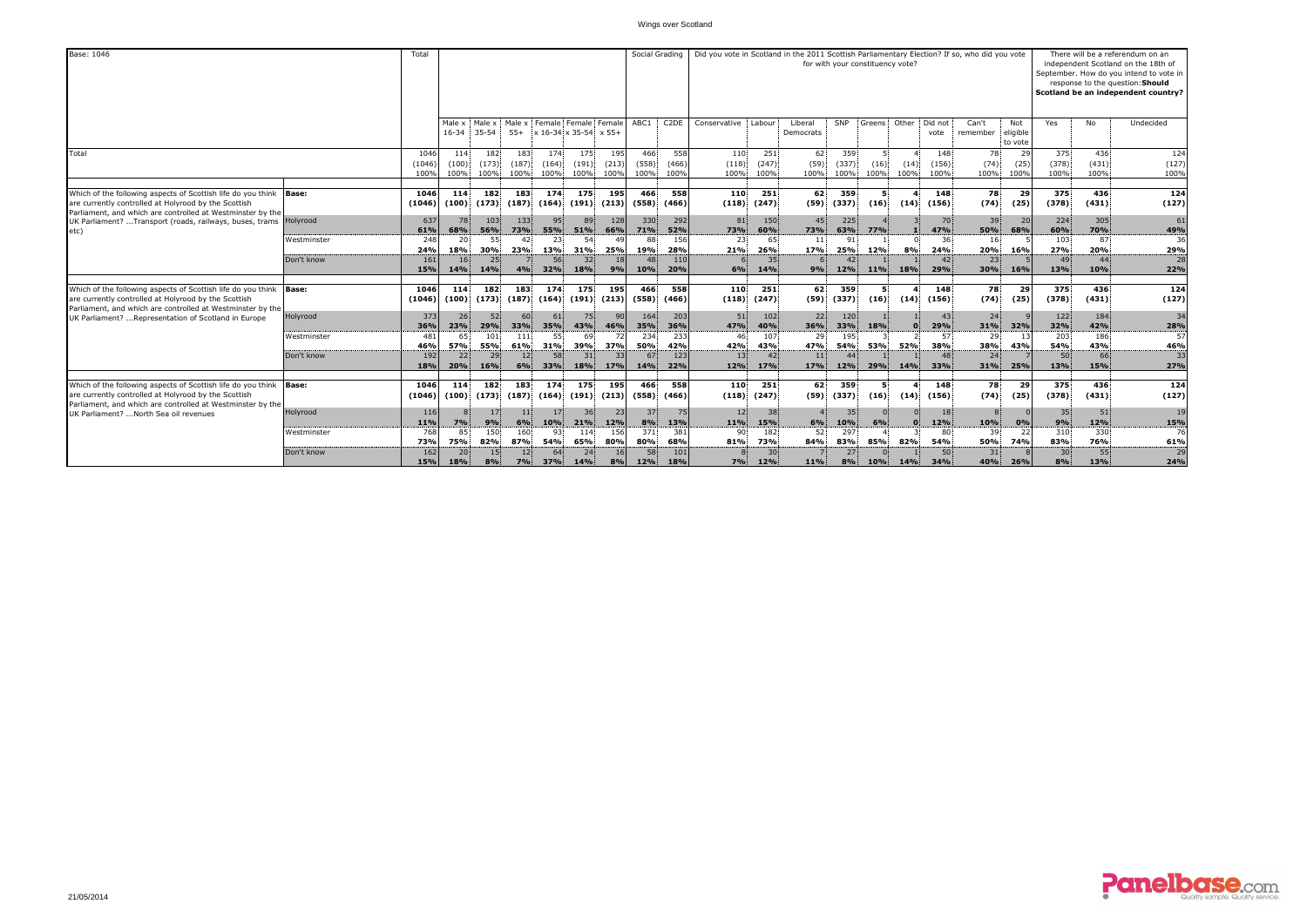| Base: 1046                          |                                     | Total                  |                      |                      |                      |                        |                                               |                                |                       | Social Grading       | Did you vote in Scotland in the 2011 Scottish Parliamentary Election? If so, who did you vote |                       |                        |                      |                          | for with your constituency vote? |                              |                    |                            |                      |                      | There will be a referendum on an<br>independent Scotland on the 18th of<br>September. How do you intend to vote in<br>response to the question: Should<br>Scotland be an independent country? |
|-------------------------------------|-------------------------------------|------------------------|----------------------|----------------------|----------------------|------------------------|-----------------------------------------------|--------------------------------|-----------------------|----------------------|-----------------------------------------------------------------------------------------------|-----------------------|------------------------|----------------------|--------------------------|----------------------------------|------------------------------|--------------------|----------------------------|----------------------|----------------------|-----------------------------------------------------------------------------------------------------------------------------------------------------------------------------------------------|
|                                     |                                     |                        | Male x<br>$16 - 34$  | Male x<br>$35 - 54$  | Male x<br>$55+$      |                        | Female Female Female<br>x 16-34 x 35-54 x 55+ |                                | ABC1                  | C <sub>2</sub> DE    | Conservative Labour                                                                           |                       | Liberal<br>Democrats   | SNP                  |                          |                                  | Greens Other Did not<br>vote | Can't<br>remember  | Not<br>eligible<br>to vote | Yes                  | No                   | Undecided                                                                                                                                                                                     |
| Total                               |                                     | 1046<br>(1046)<br>100% | 114<br>(100)<br>100% | 182<br>(173)<br>100% | 183<br>(187)<br>100% | 174<br>(164)<br>100%   | 175<br>(191)<br>100%                          | 195<br>(213)<br>100%           | 466<br>(558)<br>100%  | 558<br>(466)<br>100% | 110<br>(118)<br>100%                                                                          | 251<br>(247)<br>100%  | 62<br>(59)<br>100%     | 359<br>(337)<br>100% | (16)<br>100%             | (14)<br>100%                     | 148<br>(156)<br>100%         | 78<br>(74)<br>100% | 29<br>(25)<br>100%         | 375<br>(378)<br>100% | 436<br>(431)<br>100% | 124<br>(127)<br>100%                                                                                                                                                                          |
| Which football team do you support? | Base:                               | 1046<br>(1046)         | 114<br>(100)         | 182<br>(173)         | 183                  | 174<br>$(187)$ $(164)$ | 175                                           | 195<br>$(191)$ $(213)$ $(558)$ | 466                   | 558<br>(466)         | 110<br>(118)                                                                                  | 251<br>(247)          | 62<br>(59)             | 359<br>(337)         | -51<br>(16)              | (14)                             | 148<br>(156)                 | 78<br>(74)         | 29<br>(25)                 | 375<br>(378)         | 436<br>(431)         | 124<br>(127)                                                                                                                                                                                  |
|                                     | Rangers                             | 152<br>15%             | 22<br>19%            | 36<br>20%            | 24<br>13%            | 19<br>$11\%$           | 22<br>12%                                     | 25<br>13%                      | 45<br><b>10%</b>      | 105<br>19%           | 12<br>11%                                                                                     | 42<br>17%             | 7%                     | 68<br>19%            | 7%                       | <b>14%</b>                       | 15<br>10%                    | 9%                 | 5%                         | 63<br>17%            | 57<br>13%            | 19<br>15%                                                                                                                                                                                     |
|                                     | Celtic                              | 113<br>11%             | 16%                  | 12%                  | 15<br>8%             | 29<br>16%              | 18<br>10%                                     | 6%                             | 54<br>12%             | 57<br>10%            | 10<br>9%                                                                                      | 47<br>19%             | 10%                    | 32<br>9%             | <b>7%</b>                |                                  | 11<br>7%                     | 8%                 | 3%                         | 50<br>13%            | 42<br>10%            | 12<br>10%                                                                                                                                                                                     |
|                                     | Aberdeen                            | 52<br>5%               | 7%                   | 5%                   | <b>16</b><br>9%      | 4%                     | 5%                                            | 2%                             | 28<br>6%              | 23<br>4%             | 8%                                                                                            | 10 <sub>1</sub><br>4% | 3%                     | 19<br>5%             | $\Omega$                 |                                  | 4%                           | 1%                 | 17%                        | 2%                   | 23<br>5%             | 15<br>12%                                                                                                                                                                                     |
|                                     | Heart Of Midlothian                 | 34<br>3%               | 2%                   | 10<br>5%             | 12<br>7%             | 1%                     | 2%                                            | 2%                             | 14<br>3%              | 20<br>4%             | 6%                                                                                            | 3%                    | <sup>0</sup>           | 15<br>4%             | 0<br>$\Omega$            | $\Omega$                         | 3%                           |                    |                            | 14<br>4%             | 15<br>3%             | <b>3%</b>                                                                                                                                                                                     |
|                                     | Hibernian                           | 26<br>2%               |                      | 11<br>6%             | 5%                   | $< 1\%$                | $< 1\%$                                       | 2%                             | 16<br>3%              | 10<br>2%             | $< 1\%$                                                                                       | 3%                    | 10%                    | 2%                   | $\overline{0}$           |                                  | 1%                           | $< 1\%$            |                            | 2%                   | 2%                   | 2%                                                                                                                                                                                            |
|                                     | Dundee United                       | 20<br>2%               | 2%                   | 3%                   | 2%                   | 1%                     | 2%                                            | $< 1\%$                        | 2%                    | -10<br>2%            | 2%                                                                                            | $< 1\%$               | 5%                     | 1%                   | $\mathbf{o}$             | $\Omega$                         | 4%                           |                    | 3%                         | 2%                   | 2%                   | <b>1%</b>                                                                                                                                                                                     |
|                                     | Kilmarnock                          | 15<br>1%               | 1%                   | 3%                   | $1\%$                | $< 1\%$                | $< 1\%$                                       | 2%                             | 2%                    | 1%                   | $< 1\%$                                                                                       | $< 1\%$               | 3%                     | 2%                   |                          |                                  | 2%                           |                    |                            | 2%                   | 1%                   | $\overline{0}$<br>$\bf{0}$                                                                                                                                                                    |
|                                     | St Mirren                           | 13<br>1%               | $\Omega$             | 2%                   | < 1%                 | 2%                     | 1%                                            | 1%                             | 2%                    | 1%                   | $\Omega$                                                                                      | 2%                    | 0.                     | $< 1\%$              | $\bullet$                | 13%                              | $< 1\%$                      | <b>5%</b>          |                            | < 1%                 | $\mathbf{Q}$<br>2%   | $\Omega$<br>$\overline{\mathbf{0}}$                                                                                                                                                           |
|                                     | <b>Inverness Caledonian Thistle</b> | 12<br>1%               | 2%                   | $1\%$                | 4%                   |                        | $< 1\%$                                       | 1%                             | $< 1\%$               | 2%                   | $< 1\%$                                                                                       | 3%                    |                        | $< 1\%$              |                          |                                  |                              | 3%                 |                            | < 1%                 | 1%                   | $\overline{2}$<br>2%                                                                                                                                                                          |
|                                     | Motherwell                          | $< 1\%$                |                      | 1%                   | $< 1\%$              | 2%                     | $\mathbf{0}$                                  | $< 1\%$                        | $< 1\%$               | < 1%                 | O                                                                                             |                       | n.                     | $< 1\%$              | $\Omega$<br>$\mathbf{0}$ | $\Omega$                         | 2%                           | $\Omega$           | 7%                         | 1%                   | $< 1\%$              | <b>1%</b>                                                                                                                                                                                     |
|                                     | <b>Partick Thistle</b>              | < 1%                   |                      | 1%                   | 1%                   |                        | 1%                                            | $< 1\%$                        | $< 1\%$               | $1\%$                | $< 1\%$                                                                                       | 1%                    | $< 1\%$                | $< 1\%$              | $\Omega$<br>4%           | 8%                               |                              |                    |                            | < 1%                 |                      | 2%                                                                                                                                                                                            |
|                                     | St Johnstone                        | $< 1\%$                | $< 1\%$              |                      | 1%                   | $< 1\%$                | < 1%                                          | 1%                             | $< 1\%$               | < 1%                 | $< 1\%$                                                                                       | $< 1\%$               |                        | $\mathbf{0}$         | $\mathbf{0}$             | $\mathbf{0}$                     | $< 1\%$                      | 3%                 | $\Omega$                   | $< 1\%$              | $< 1\%$              | $\Omega$<br>$\mathbf{o}$                                                                                                                                                                      |
|                                     | <b>Ross County</b>                  | 1%                     |                      | < 1%                 | 0 <sup>1</sup>       |                        | $< 1\%$                                       | $< 1\%$                        | $< 1\%$               |                      | 1%                                                                                            |                       | $\Omega$               |                      | $\Omega$                 |                                  | $< 1\%$                      |                    |                            |                      | < 1%                 | $< 1\%$                                                                                                                                                                                       |
|                                     | support a club not listed here      | 91<br>9%               | -14<br>13%           | 26<br>14%            | 17<br>9%             | 5%                     | 5%                                            | 6%                             | 4 <sup>c</sup><br>10% | 38<br>7%             | 7%                                                                                            | 22<br>9%              | 9%                     | 37<br>10%            | 12%                      | 18%                              | <b>5%</b>                    | 9%                 | 9%                         | 37<br>10%            | 34<br>8%             | 10<br>8%                                                                                                                                                                                      |
|                                     | I'm not interested in football      | 494<br>47%             | 43<br>37%            | 50<br>27%            | 68<br>37%            | 98<br>56%              | 104<br>59%                                    | 120<br>62%                     | 221<br>47%            | 263<br>47%           | 56<br>51%                                                                                     | 94<br>37%             | 33 <sup>1</sup><br>53% | 157<br>44%           | 69%                      | 47%                              | 86<br>58%                    | 47<br>60%          | 16<br>55%                  | 165<br>44%           | 221<br>51%           | 54<br>43%                                                                                                                                                                                     |

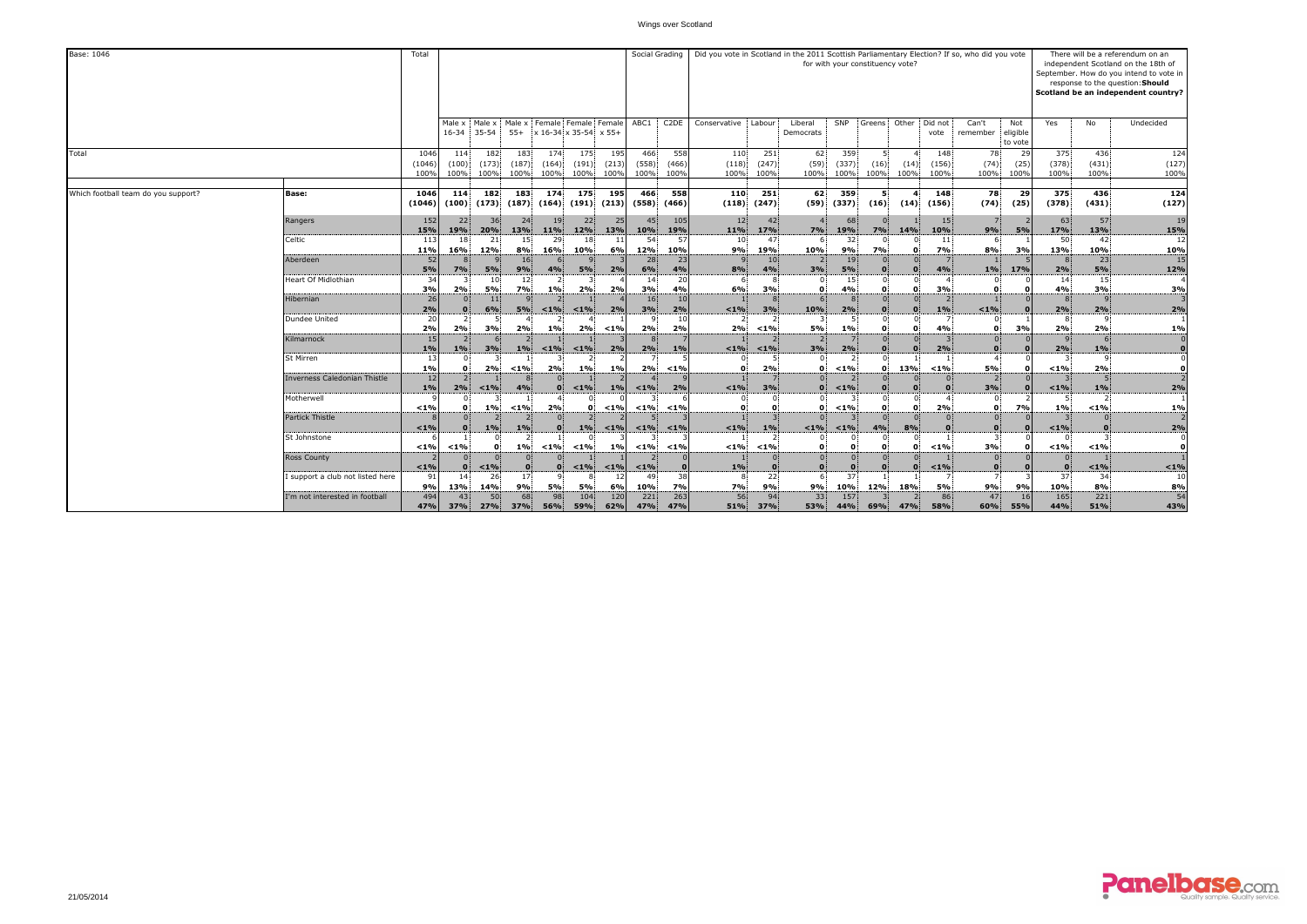| Base: 1046                                                                                                                                                                                     |                                      | Total                  |                        |                      |                      |                              |                                       |                        |                      | Social Grading       | Did you vote in Scotland in the 2011 Scottish Parliamentary Election? If so, who did you vote |                               |                                           |                         |                   | for with your constituency vote? |                      |                              |                            |                      |                      | There will be a referendum on an<br>independent Scotland on the 18th of<br>September. How do you intend to vote in<br>response to the question: Should<br>Scotland be an independent country? |
|------------------------------------------------------------------------------------------------------------------------------------------------------------------------------------------------|--------------------------------------|------------------------|------------------------|----------------------|----------------------|------------------------------|---------------------------------------|------------------------|----------------------|----------------------|-----------------------------------------------------------------------------------------------|-------------------------------|-------------------------------------------|-------------------------|-------------------|----------------------------------|----------------------|------------------------------|----------------------------|----------------------|----------------------|-----------------------------------------------------------------------------------------------------------------------------------------------------------------------------------------------|
|                                                                                                                                                                                                |                                      |                        | Male x<br>$16 - 34$    | Male x<br>$35 - 54$  | Male x<br>$55+$      | Female                       | Female Femal<br>x 16-34 x 35-54 x 55+ |                        | ABC1                 | C <sub>2</sub> DE    | Conservative                                                                                  | Labour                        | Liberal<br>Democrats                      | SNP                     | Greens            | Other                            | Did not<br>vote      | Can't<br>remember            | Not<br>eligible<br>to vote | Yes                  | No                   | Undecided                                                                                                                                                                                     |
| Total                                                                                                                                                                                          |                                      | 1046<br>(1046)<br>100% | 114<br>(100)<br>100%   | 182<br>(173)<br>100% | 183<br>(187)<br>100% | 174<br>(164)<br>100%         | 175<br>(191)<br>100%                  | 195<br>(213)<br>100%   | 466<br>(558)<br>100% | 558<br>(466)<br>100% | 110<br>(118)<br>100%                                                                          | 251<br>(247)<br>100%          | 62<br>(59)<br>100%                        | 359<br>(337)<br>100%    | (16)<br>100%      | (14)<br>100%                     | 148<br>(156)<br>100% | 78<br>(74)<br>100%           | 29<br>(25)<br>100%         | 375<br>(378)<br>100% | 436<br>(431)<br>100% | 124<br>(127)<br>100%                                                                                                                                                                          |
| The "Better Together" anti-independence campaign says<br>that a Yes vote will mean Scotland "walking away from the<br>pound", as all three main UK parties have committed to                   | Base:                                | 1046<br>(1046)         | 114<br>(100)           | 182<br>(173)         | 183<br>(187)         | 174<br>(164)                 | 175<br>(191)                          | 195<br>(213)           | 466<br>(558)         | 558<br>(466)         | 110<br>(118)                                                                                  | 251<br>(247)                  | 62<br>(59)                                | 359<br>(337)            | -5<br>(16)        | (14)                             | 148<br>(156)         | 78<br>(74)                   | 29<br>(25)                 | 375<br>(378)         | 436<br>(431)         | 124<br>(127)                                                                                                                                                                                  |
| refusing a currency union.<br>The pro-independence Scottish Government says that the                                                                                                           | The pound<br>A new Scottish currency | 596<br>57%<br>196      | 89<br>78%<br>11        | 97<br>53%<br>48      | 105<br>57%<br>32     | 89<br>51%<br>30 <sup>1</sup> | 99<br>57%<br>36                       | 99<br>51%              | 252<br>54%<br>96     | 334<br>60%<br>97     | 51<br>46%<br>23                                                                               | 133<br>53%<br>35 <sup>1</sup> | 25<br>41%<br>23                           | 251<br><b>70%</b><br>65 | 29%               | 59%                              | 77<br>52%<br>26      | 38<br>49%<br>11              | 17<br>59%                  | 272<br>72%<br>73     | 180<br>41%<br>96     | 86<br><b>70%</b><br>12                                                                                                                                                                        |
| rest of the UK would in reality agree to a formal currency<br>union, but also notes that Sterling is a fully-tradeable world The Euro<br>currency, so an independent Scotland would be able to |                                      | 19%<br>88<br>8%        | 10%<br>6%              | 26%<br>17<br>9%      | 17%<br>14<br>8%      | 17%<br>25<br><b>14%</b>      | 21%<br>13 <sup>1</sup><br><b>7%</b>   | 20%<br>12<br>6%        | 21%<br>40<br>9%      | 17%<br>45<br>8%      | 21%<br>13<br>12%                                                                              | 14%<br>29<br>12%              | 37%<br><b>12%</b>                         | 18%<br>19<br>5%         | 59%<br>$\Omega$   | 18%<br>5%                        | 18%<br>16<br>11%     | 15%<br>2%                    | 27%<br><b>5%</b>           | 19%<br>12<br>3%      | 22%<br>59<br>14%     | 10%<br>4%                                                                                                                                                                                     |
| keep the pound even without the UK's permission.<br>Which of the following things do you think are LIKELY to                                                                                   | Don't know                           | 166<br>16%<br>1046     | 7%<br>114              | 20<br>11%<br>182     | 32<br>17%<br>183     | 31<br>18%<br>174             | 27<br>15%<br>175                      | 45<br>23%<br>195       | 79<br>17%<br>466     | 82<br>15%<br>558     | 23<br>21%<br>110                                                                              | 53<br>21%<br>251              | 11%<br>62                                 | 24<br><b>7%</b><br>359  | 11%<br>-5         | 18%                              | 28<br>19%<br>148     | 27<br>34%<br>78              | 10%<br>29                  | 18<br>5%<br>375      | 101<br>23%<br>436    | 21<br>17%<br>124                                                                                                                                                                              |
| happen in the next 10 years? Scotland will become an<br>independent country                                                                                                                    | Base:<br>Yes                         | (1046)<br>365          | (100)<br>42            | (173)<br>85          | (187)<br>53          | (164)<br>36                  | 75                                    | $(191)$ $(213)$<br>70  | (558)<br>152         | (466)<br>207         | (118)                                                                                         | (247)<br>46                   | (59)                                      | (337)<br>242            | (16)              | (14)                             | (156)<br>38          | (74)<br>14                   | (25)                       | (378)<br>299         | (431)<br>13          | (127)<br>32                                                                                                                                                                                   |
|                                                                                                                                                                                                | No                                   | 35%<br>387<br>37%      | 37%<br>37%             | 47%<br>-57<br>31%    | 29%<br>49%           | 20%<br>36%                   | 43%<br>51<br>29%                      | 36%<br>42%             | 33%<br>195<br>42%    | 37%<br>181<br>33%    | 7%<br>80<br>73%                                                                               | 18%<br>125<br>50%             | 11%<br>38.<br>62%                         | 67%<br>61<br>17%        | 24%<br>55%        | 43%<br>36%                       | 26%<br>-37<br>25%    | 17%<br>27<br>35%             | 27%<br>46%                 | 80%<br>27<br>7%      | 3%<br>316<br>72%     | 26%<br>16<br>13%                                                                                                                                                                              |
|                                                                                                                                                                                                | Don't know                           | 294<br>28%             | 30 <sup>1</sup><br>26% | 40<br>22%            | 40<br>22%            | 76.<br>44%                   | 49<br>28%                             | 22%                    | 120<br>26%           | 170<br>30%           | 22<br>20%                                                                                     | 80<br>32%                     | 17 <sup>1</sup><br>27%                    | 56<br>16%               | 21%               | 22%                              | 72<br>49%            | 37<br>48%                    | 27%                        | 49<br>13%            | 107<br>24%           | 76<br>61%                                                                                                                                                                                     |
| Which of the following things do you think are LIKELY to<br>happen in the next 10 years? The UK will hold a<br>referendum on EU membership                                                     | Base:                                | 1046<br>(1046)         | 114<br>(100)           | 182<br>(173)         | 183<br>(187)         | 174<br>(164)                 | 175                                   | 195<br>$(191)$ $(213)$ | 466<br>(558)         | 558<br>(466)         | 110<br>(118)                                                                                  | 251<br>(247)                  | 62.<br>(59)                               | 359<br>(337)            | 5<br>(16)         | (14)                             | 148<br>(156)         | 78<br>(74)                   | 29<br>(25)                 | 375<br>(378)         | 436<br>(431)         | 124<br>(127)                                                                                                                                                                                  |
|                                                                                                                                                                                                | Yes<br>No                            | 721<br>69%<br>117      | 82<br>72%<br>12        | 132<br>72%<br>28     | 137<br>75%<br>25     | 931<br>53%<br>18             | 124<br>71%<br>18                      | 149<br>77%<br>13       | 320<br>69%<br>57     | 385<br>69%<br>59     | 91<br>83%<br>11                                                                               | 175<br>70%<br>26              | 41 <sup>1</sup><br>66%<br>11 <sup>1</sup> | 274<br>76%<br>40        | 90%               | 78%                              | 73<br>50%<br>19      | 39<br>50%                    | 20<br>69%                  | 287<br>76%<br>32     | 310<br>71%<br>56     | 82<br>66%<br>14                                                                                                                                                                               |
|                                                                                                                                                                                                | Don't know                           | 11%<br>208<br>20%      | 11%<br>20<br>17%       | 15%<br>23<br>13%     | 14%<br>21<br>11%     | 10%<br>64<br>36%             | 10%<br>34<br>19%                      | <b>7%</b><br>32<br>16% | 12%<br>89<br>19%     | 10%<br>114<br>20%    | 10%<br>7%                                                                                     | 10%<br>49<br>20%              | 18%<br>10 <sup>1</sup><br>16%             | 11%<br>46<br>13%        | 6%<br>5%          | 13%<br>9%                        | 13%<br>55<br>37%     | 9%<br>32<br>41%              | 5%<br>26%                  | 8%<br>57<br>15%      | 13%<br>70<br>16%     | 11%<br>28<br>23%                                                                                                                                                                              |
| Which of the following things do you think are LIKELY to<br>happen in the next 10 years? The UK will vote to leave<br>the EU                                                                   | Base:                                | 1046<br>(1046)         | 114<br>(100)           | 182<br>(173)         | 183<br>(187)         | 174<br>(164)                 | 175<br>(191)                          | 195<br>(213)           | 466<br>(558)         | 558<br>(466)         | 110<br>(118)                                                                                  | 251<br>(247)                  | 62<br>(59)                                | 359<br>(337)            | 5<br>(16)         | (14)                             | 148<br>(156)         | 78<br>(74)                   | 29<br>(25)                 | 375<br>(378)         | 436<br>(431)         | 124<br>(127)                                                                                                                                                                                  |
|                                                                                                                                                                                                | Yes<br>No                            | 323<br>31%<br>393      | 41<br>36%<br>45        | 33%<br>83            | 37%<br>73            | 27<br><b>16%</b><br>66       | 59<br>34%<br>54                       | 66<br>34%              | 139<br>30%<br>194    | 180<br>32%<br>191    | 32<br>29%<br>42                                                                               | 83<br>33%<br>96               | 14<br>22%<br>37                           | 146<br>41%<br>118       | 40%               | 49%                              | 27<br>18%<br>52      | 12 <sup>1</sup><br>15%<br>29 | 22%                        | 153<br>41%<br>120    | 118<br>27%<br>198    | 34<br>27%<br>48                                                                                                                                                                               |
|                                                                                                                                                                                                | Don't know                           | 38%<br>330<br>32%      | 40%<br>28<br>25%       | 46%<br>39<br>21%     | 40%<br>42<br>23%     | 38%<br>81<br>47%             | 31%<br>62<br>35%                      | 34%<br>63<br>32%       | 42%<br>133<br>29%    | 34%<br>187<br>34%    | 39%<br>35<br>32%                                                                              | 38%<br>73<br>29%              | 60%<br>11<br>18%                          | 33%<br>95<br>26%        | 43%<br><b>17%</b> | 21%<br>30%                       | 35%<br>69<br>47%     | 38%<br>37<br>48%             | 50%<br>29%                 | 32%<br>103<br>27%    | 45%<br>120<br>28%    | 39%<br>42<br>34%                                                                                                                                                                              |

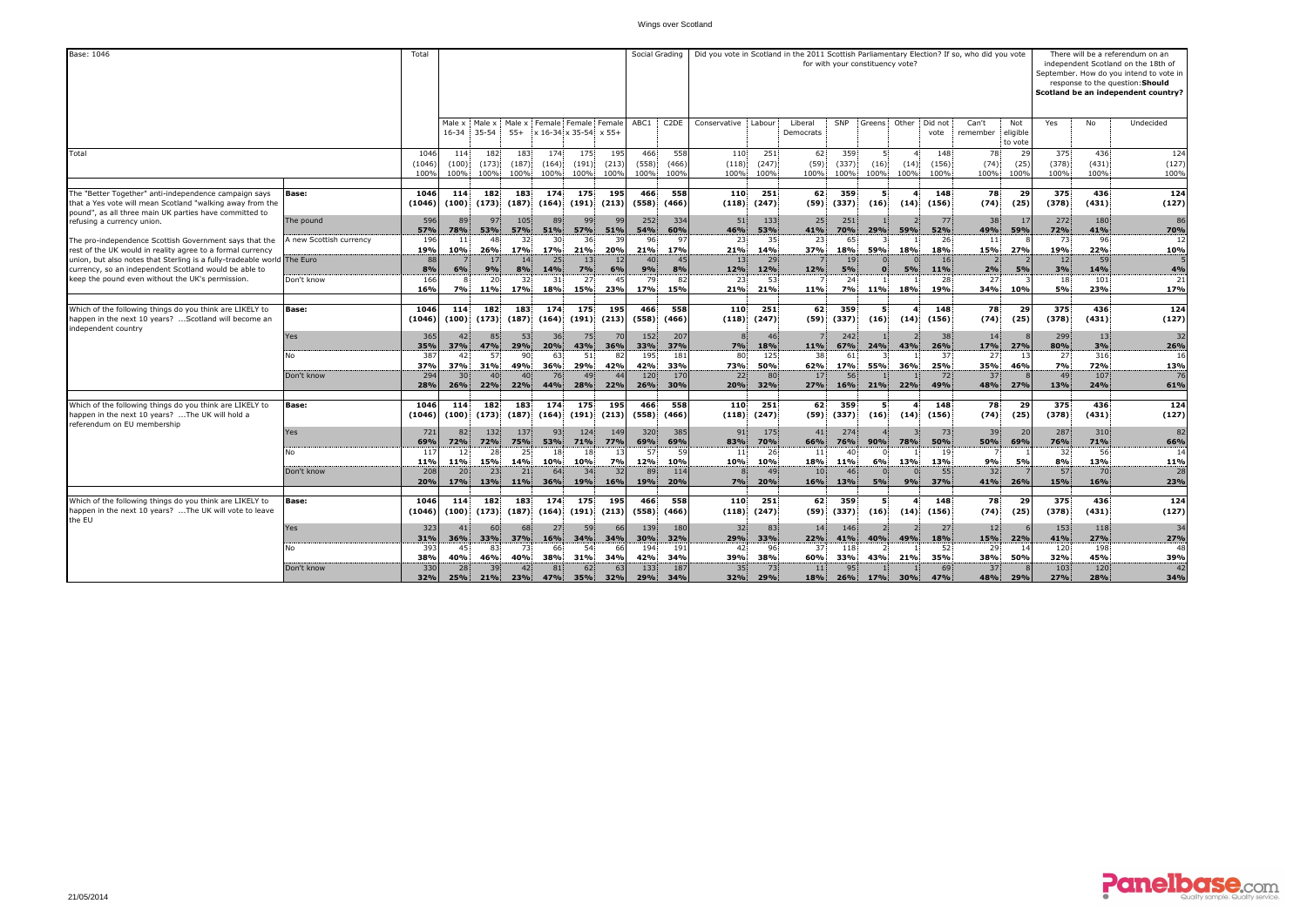| Base: 1046                                                                                                                                                   |              | Total                  |                      |                      |                      |                                                      |                              |                        |                         | Social Grading               | Did you vote in Scotland in the 2011 Scottish Parliamentary Election? If so, who did you vote |                      |                               |                      | for with your constituency vote? |              |                      |                               |                            |                      |                      | There will be a referendum on an<br>independent Scotland on the 18th of<br>September. How do you intend to vote in<br>response to the question: Should<br>Scotland be an independent country? |
|--------------------------------------------------------------------------------------------------------------------------------------------------------------|--------------|------------------------|----------------------|----------------------|----------------------|------------------------------------------------------|------------------------------|------------------------|-------------------------|------------------------------|-----------------------------------------------------------------------------------------------|----------------------|-------------------------------|----------------------|----------------------------------|--------------|----------------------|-------------------------------|----------------------------|----------------------|----------------------|-----------------------------------------------------------------------------------------------------------------------------------------------------------------------------------------------|
|                                                                                                                                                              |              |                        | Male x<br>16-34      | Male x<br>$35 - 54$  | $55+$                | Male x Female Female Female<br>x 16-34 x 35-54 x 55+ |                              |                        | ABC1                    | C <sub>2</sub> DE            | Conservative Labour                                                                           |                      | Liberal<br>Democrats          | SNP                  | Greens Other Did not             |              | vote                 | Can't<br>remember             | Not<br>eligible<br>to vote | Yes                  | No                   | Undecided                                                                                                                                                                                     |
| Total                                                                                                                                                        |              | 1046<br>(1046)<br>100% | 114<br>(100)<br>100% | 182<br>(173)<br>100% | 183<br>(187)<br>100% | 174<br>(164)<br>100%                                 | 175<br>(191)<br>100%         | 195<br>(213)<br>100%   | 466<br>(558)<br>100%    | 558<br>(466)<br>100%         | 110<br>(118)<br>100%                                                                          | 251<br>(247)<br>100% | 62<br>(59)<br>100%            | 359<br>(337)<br>100% | 5<br>(16)<br>100%                | (14)<br>100% | 148<br>(156)<br>100% | 78<br>(74)<br>100%            | 29<br>(25)<br>100%         | 375<br>(378)<br>100% | 436<br>(431)<br>100% | 124<br>(127)<br>100%                                                                                                                                                                          |
| Which of the following things do you think are LIKELY to<br>happen in the next 10 years? The NHS in England will<br>become largely privatised                | Base:        | 1046<br>(1046)         | 114<br>(100)         | 182<br>(173)         | 183<br>(187)         | 174<br>(164)                                         | 175<br>(191)                 | 195<br>(213)           | 466<br>(558)            | 558<br>(466)                 | 110<br>(118)                                                                                  | 251<br>(247)         | 62<br>(59)                    | 359<br>(337)         | 5<br>(16)                        | (14)         | 148<br>(156)         | 78<br>(74)                    | 29<br>(25)                 | 375<br>(378)         | 436<br>(431)         | 124<br>(127)                                                                                                                                                                                  |
|                                                                                                                                                              | Yes<br>No    | 501<br>48%<br>239      | 61<br>54%<br>28      | 52%<br>46            | 93<br>51%<br>57      | 61<br>35%<br>34                                      | 51%<br>32                    | 101<br>52%             | 231<br>49%<br>121       | 260<br>47%<br>113            | 40 <sup>1</sup><br>36%<br>43                                                                  | 115<br>46%<br>72     | 33<br>54%<br>17               | 229<br>64%<br>62     | <b>71%</b>                       | <b>78%</b>   | 44<br>30%<br>28      | 19<br>25%<br>12               | 15<br>51%                  | 247<br>66%<br>57     | 169<br>39%<br>142    | 58<br>47%<br>19                                                                                                                                                                               |
|                                                                                                                                                              | Don't know   | 23%<br>306<br>29%      | 24%<br>25<br>22%     | 25%<br>41<br>23%     | 31%<br>32<br>18%     | 20%<br>45%                                           | 18%<br>55<br>31%             | 20%<br>28%             | 26%<br>114<br>25%       | 20%<br>185<br>33%            | 39%<br>27<br>25%                                                                              | 29%<br>64<br>25%     | 27%<br>12<br>19%              | 17%<br>69<br>19%     | 0%<br>29%                        | 13%<br>9%    | 19%<br>76<br>51%     | 16%<br>46<br>59%              | 15%<br>34%                 | 15%<br>71<br>19%     | 33%<br>124<br>28%    | 15%<br>48<br>38%                                                                                                                                                                              |
| Which of the following things do you think are LIKELY to<br>happen in the next 10 years? The NHS in Scotland will<br>become largely privatised               | Base:        | 1046<br>(1046)         | 114<br>(100)         | 182<br>(173)         | 183                  | 174<br>$(187)$ $(164)$                               | 175                          | 195<br>$(191)$ $(213)$ | 466<br>(558)            | 558<br>(466)                 | 110<br>(118)                                                                                  | 251<br>(247)         | 62.<br>(59)                   | 359<br>(337)         | -51<br>(16)                      | (14)         | 148<br>(156)         | 78<br>(74)                    | 29<br>(25)                 | 375<br>(378)         | 436<br>(431)         | 124<br>(127)                                                                                                                                                                                  |
|                                                                                                                                                              | Yes<br>No    | 192<br>18%<br>542      | 19<br>17%<br>68      | 32<br>17%<br>105     | 21%<br>102           | 22<br>13%<br>- 79                                    | 41<br>23%<br>79              | 40<br>21%<br>100       | 91<br><b>19%</b><br>249 | 18%<br>279                   | 23<br>21%<br>60                                                                               | 51<br>20%<br>124     | 16.<br>25%<br>36              | 16%<br>219           | 24%                              | 31%          | 18<br>12%<br>58      | 13<br>16%<br>26               | 32%                        | 47<br>13%<br>249     | 105<br>24%<br>216    | 25<br>20%<br>43                                                                                                                                                                               |
|                                                                                                                                                              | Don't know   | 52%<br>312<br>30%      | 59%<br>27<br>24%     | 57%<br>46<br>25%     | 56%<br>43<br>24%     | 45%<br>73<br>42%                                     | 45%<br>55<br>31%             | 51%<br>55<br>28%       | 54%<br>126<br>27%       | 50%<br>181<br>32%            | 55%<br>27<br>25%                                                                              | 49%<br>75<br>30%     | 58%<br>11 <sup>1</sup><br>17% | 61%<br>81<br>23%     | 66%<br>10%                       | 56%<br>14%   | 39%<br>71<br>48%     | 34%<br>39<br>50%              | 44%<br>24%                 | 66%<br>79<br>21%     | 49%<br>115<br>26%    | 34%<br>57<br>46%                                                                                                                                                                              |
| Which of the following things do you think are LIKELY to<br>happen in the next 10 years? Boris Johnson will become<br><b>UK Prime Minister</b>               | <b>Base:</b> | 1046<br>(1046)         | 114<br>(100)         | 182<br>(173)         | 183<br>(187)         | 174<br>(164)                                         | 175                          | 195<br>$(191)$ $(213)$ | 466<br>(558)            | 558<br>(466)                 | 110<br>(118)                                                                                  | 251<br>(247)         | 62.<br>(59)                   | 359<br>(337)         | 5.<br>(16)                       | (14)         | 148<br>(156)         | 78<br>(74)                    | 29<br>(25)                 | 375<br>(378)         | 436<br>(431)         | 124<br>(127)                                                                                                                                                                                  |
|                                                                                                                                                              | Yes<br>N٥    | 123<br>12%<br>657      | 20<br>17%<br>67      | 36<br>20%<br>115     | 23<br>13%<br>127     | 10<br>6%<br>97                                       | 15 <sup>1</sup><br>9%<br>115 | 18<br>9%<br>123        | 60<br>13%<br>291        | 6 <sup>5</sup><br>11%<br>352 | 7%<br>77                                                                                      | 23<br>9%<br>169      | 4%<br>43                      | 69<br>19%<br>223     | 7%                               | 30%          | 10<br>7%<br>84       | 5%<br>43                      | 20%                        | 69<br>18%<br>226     | 26<br>6%<br>306      | 19<br>15%<br>71                                                                                                                                                                               |
|                                                                                                                                                              | Don't know   | 63%<br>266<br>25%      | 59%<br>27<br>24%     | 63%<br>32<br>18%     | 69%<br>33<br>18%     | 56%<br>67<br>38%                                     | 66%<br>45<br>25%             | 63%<br>28%             | 63%<br>114<br>25%       | 63%<br>143<br>26%            | 70%<br>25<br>23%                                                                              | 67%<br>59<br>24%     | 70%<br>16<br>26%              | 62%<br>68<br>19%     | 72%<br>21%                       | 44%<br>26%   | 57%<br>54<br>37%     | 55%<br>31<br>40%              | 45%<br>10<br>36%           | 60%<br>81<br>22%     | 70%<br>104<br>24%    | 57%<br>35<br>28%                                                                                                                                                                              |
| Which of the following things do you think are LIKELY to<br>happen in the next 10 years? Students in Scotland will<br>have to pay towards university tuition | Base:        | 1046<br>(1046)         | 114<br>(100)         | 182<br>(173)         | 183<br>(187)         | 174<br>(164)                                         | 175<br>(191)                 | 195<br>(213)           | 466<br>(558)            | 558<br>(466)                 | 110<br>(118)                                                                                  | 251<br>(247)         | 62<br>(59)                    | 359<br>(337)         | 5<br>(16)                        | (14)         | 148<br>(156)         | 78<br>(74)                    | 29<br>(25)                 | 375<br>(378)         | 436<br>(431)         | 124<br>(127)                                                                                                                                                                                  |
|                                                                                                                                                              | Yes<br>N٥    | 398<br>38%<br>367      | 41<br>36%<br>45      | 58<br>32%<br>81      | 83<br>45%<br>56      | 32%<br>58                                            | 74<br>42%<br>58              | 80<br>41%              | 195<br>42%<br>165       | 196<br>35%<br>192            | 62<br>56%<br>21                                                                               | 116<br>46%<br>65     | 33 <sup>1</sup><br>53%<br>18  | 95<br>26%<br>192     | 38%                              | 57%          | 52<br>35%<br>39      | 23<br>29%<br>20               | 13<br>46%                  | 70<br>19%<br>227     | 235<br>54%<br>94     | 57<br>46%<br>26                                                                                                                                                                               |
|                                                                                                                                                              | Don't know   | 35%<br>281<br>27%      | 40%<br>28<br>25%     | 44%<br>43<br>24%     | 31%<br>44<br>24%     | 33%<br>61<br>35%                                     | 33%<br>43.<br>24%            | 33%<br>51<br>26%       | 35%<br>105<br>23%       | 34%<br>170<br>30%            | 19%<br>28<br>25%                                                                              | 26%<br>70<br>28%     | 28%<br>11<br>18%              | 54%<br>72<br>20%     | 32%<br>29%                       | 30%<br>14%   | 26%<br>57<br>38%     | 26%<br>35 <sub>1</sub><br>45% | 32%<br>21%                 | 60%<br>79<br>21%     | 22%<br>107<br>24%    | 21%<br>41<br>33%                                                                                                                                                                              |

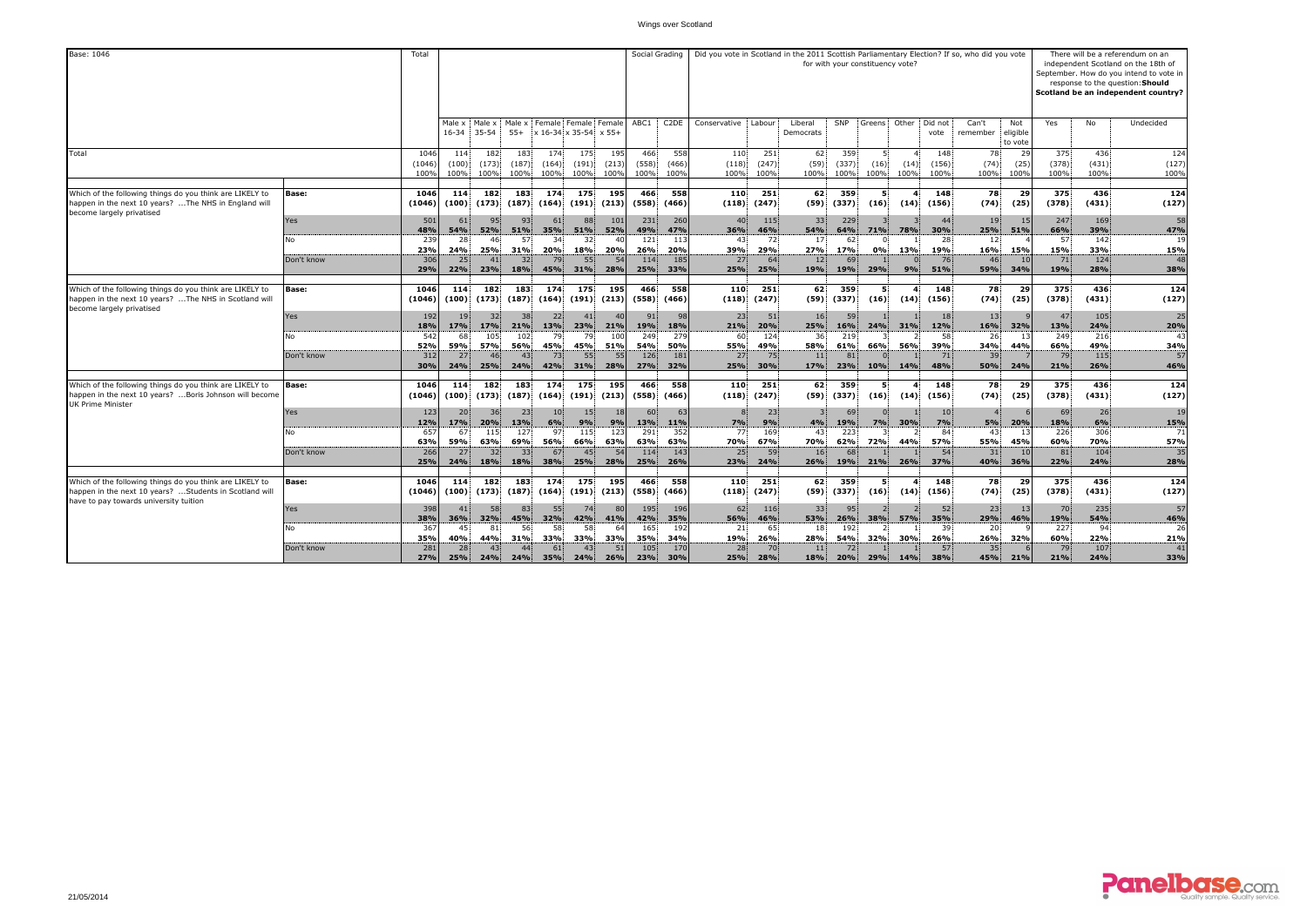| Base: 1046                                                                                                                                                        |            | Total                  |                      |                                                          |                        |                        |                        |                        | Social Grading       |                      | Did you vote in Scotland in the 2011 Scottish Parliamentary Election? If so, who did you vote |                      |                        |                      |                   | for with your constituency vote? |                       |                    |                            |                      |                      | There will be a referendum on an<br>independent Scotland on the 18th of<br>September. How do you intend to vote in<br>response to the question: Should<br>Scotland be an independent country? |
|-------------------------------------------------------------------------------------------------------------------------------------------------------------------|------------|------------------------|----------------------|----------------------------------------------------------|------------------------|------------------------|------------------------|------------------------|----------------------|----------------------|-----------------------------------------------------------------------------------------------|----------------------|------------------------|----------------------|-------------------|----------------------------------|-----------------------|--------------------|----------------------------|----------------------|----------------------|-----------------------------------------------------------------------------------------------------------------------------------------------------------------------------------------------|
|                                                                                                                                                                   |            |                        |                      | Male x Male x Male x Female Female Female<br>16-34 35-54 | $55+$                  | x 16-34 x 35-54 x 55+  |                        |                        | ABC1                 | C <sub>2</sub> DE    | Conservative                                                                                  | Labour               | Liberal<br>Democrats   | SNP                  | Greens            |                                  | Other Did not<br>vote | Can't<br>remember  | Not<br>eligible<br>to vote | Yes                  | No                   | Undecided                                                                                                                                                                                     |
| Total                                                                                                                                                             |            | 1046<br>(1046)<br>100% | 114<br>(100)<br>100% | 182<br>(173)<br>100%                                     | 183<br>(187)<br>100%   | 174<br>(164)<br>100%   | 175<br>(191)<br>100%   | 195<br>(213)<br>100%   | 466<br>(558)<br>100% | 558<br>(466)<br>100% | 110<br>(118)<br>100%                                                                          | 251<br>(247)<br>100% | 62.<br>(59)<br>100%    | 359<br>(337)<br>100% | 5<br>(16)<br>100% | (14)<br>100%                     | 148<br>(156)<br>100%  | 78<br>(74)<br>100% | 29<br>(25)<br>100%         | 375<br>(378)<br>100% | 436<br>(431)<br>100% | 124<br>(127)<br>100%                                                                                                                                                                          |
| Which of the following things do you think are LIKELY to                                                                                                          | Base:      | 1046                   | 114                  | 182                                                      | 183                    | 174                    | 175                    | 195                    | 466                  | 558                  | 110                                                                                           | 251                  | 62                     | 359                  |                   |                                  | 148                   | 78                 | 29                         | 375                  | 436                  | 124                                                                                                                                                                                           |
| nappen in the next 10 years? UKIP will have more seats<br>at Westminster than the Liberal Democrats                                                               |            | (1046)                 | (100)                | (173)                                                    | (187)                  | (164)                  |                        | $(191)$ $(213)$        | (558)                | (466)                | (118)                                                                                         | (247)                | (59)                   | (337)                | (16)              | (14)                             | (156)                 | (74)               | (25)                       | (378)                | (431)                | (127)                                                                                                                                                                                         |
|                                                                                                                                                                   | Yes        | 449<br>43%             | 51<br>45%            | 82<br>45%                                                | 101<br>55%             | 25%                    | 79<br>45%              | 88<br>45%              | 199<br>43%           | 241<br>43%           | 50<br>45%                                                                                     | 106<br>42%           | 19<br>31%              | 199<br>55%           | 32%               | 65%                              | 40<br>27%             | 21<br>28%          | 32%                        | 207<br>55%           | 176<br>40%           | 39<br>31%                                                                                                                                                                                     |
|                                                                                                                                                                   | N٥         | 297<br>28%             | 31<br>27%            | 59<br>32%                                                | 54<br>29%              | 50<br>29%              | 55<br>31%              | 25%                    | 145<br>31%           | 146<br>26%           | 33<br>30%                                                                                     | 80<br>32%            | 34.<br>55%             | 86<br>24%            | 52%               | 22%                              | 31<br>21%             | 20<br>25%          | 31%                        | 87<br>23%            | 160<br>37%           | 28<br>22%                                                                                                                                                                                     |
|                                                                                                                                                                   | Don't know | 300<br>29%             | 32<br>28%            | 23%                                                      | 28<br>15%              | 81 <sup>1</sup><br>46% | 41<br>23%              | 30%                    | 122<br>26%           | 170<br>30%           | 27<br>24%                                                                                     | 65<br>26%            | <b>15%</b>             | 21%                  | 16%               | 14%                              | 76<br>52%             | 37<br>47%          | 37%                        | 81<br>22%            | 100<br>23%           | 58<br>47%                                                                                                                                                                                     |
|                                                                                                                                                                   |            |                        |                      |                                                          |                        |                        |                        |                        |                      |                      |                                                                                               |                      |                        |                      |                   |                                  |                       |                    |                            |                      |                      |                                                                                                                                                                                               |
| Which of the following things do you think are LIKELY to<br>happen in the next 10 years? The Scottish Parliament<br>will be given control of taxation and welfare | Base:      | 1046<br>(1046)         | 114<br>(100)         | 182<br>(173)                                             | 183<br>(187)           | 174<br>(164)           | 175                    | 195<br>$(191)$ $(213)$ | 466<br>(558)         | 558<br>(466)         | 110<br>(118)                                                                                  | 251<br>(247)         | 62.<br>(59)            | 359<br>(337)         | -51<br>(16)       | (14)                             | 148<br>(156)          | 78<br>(74)         | - 29<br>(25)               | 375<br>(378)         | 436<br>(431)         | 124<br>(127)                                                                                                                                                                                  |
|                                                                                                                                                                   | Yes        | 579<br>55%             | 61<br>53%            | 121<br>66%                                               | 125<br>69%             | 64<br>36%              | 98<br>56%              | 108<br>56%             | 274<br>59%           | 291<br>52%           | 58<br>53%                                                                                     | 127<br>51%           | 45<br>73%              | 247<br>69%           | 68%               | 52%                              | 55<br>37%             | 27<br>34%          | 49%                        | 277<br>74%           | 207<br>47%           | 63<br>50%                                                                                                                                                                                     |
|                                                                                                                                                                   | No         | 190<br>18%             | 25<br>22%            | 29<br>16%                                                | 30<br>16%              | -26<br>15%             | 32<br>18%              | 22%                    | 19%                  | 99<br>18%            | 32<br>29%                                                                                     | 51<br>20%            | 12%                    | 60<br>17%            | 4%                | 31%                              | 25<br>17%             | 12%                | 14%                        | 46<br>12%            | 109<br>25%           | 18<br>14%                                                                                                                                                                                     |
|                                                                                                                                                                   | Don't know | 277<br>26%             | 29<br>25%            | 32<br>18%                                                | 28<br>15%              | 84<br>48%              | 44<br>25%              | 22%                    | 103<br>22%           | 169<br>30%           | 19<br>18%                                                                                     | 72<br>29%            | 10<br>16%              | 52<br>14%            | 28%               | 17%                              | 68<br>46%             | 42<br>54%          | 37%                        | 53<br>14%            | 121<br>28%           | 44<br>35%                                                                                                                                                                                     |
| Which of the following things do you think are LIKELY to                                                                                                          | Base:      | 1046                   | 114                  | 182                                                      | 183                    | 174                    | 175                    | 195                    | 466                  | 558                  | 110                                                                                           | 251                  | 62                     | 359                  | 5                 |                                  | 148                   | 78                 | 29                         | 375                  | 436                  | 124                                                                                                                                                                                           |
| happen in the next 10 years?  Your standard of living will<br>significantly increase                                                                              |            | (1046)                 | (100)                | (173)                                                    | (187)                  | (164)                  |                        | $(191)$ $(213)$        | (558)                | (466)                | (118)                                                                                         | (247)                | (59)                   | (337)                | (16)              | (14)                             | (156)                 | (74)               | (25)                       | (378)                | (431)                | (127)                                                                                                                                                                                         |
|                                                                                                                                                                   | Yes        | 213<br>20%             | 32<br>28%            | 43<br>23%                                                | 29<br>16%              | 23%                    | 42 <sup>1</sup><br>24% | 22<br>11%              | 101<br>22%           | 110<br>20%           | 26<br>23%                                                                                     | 37<br>15%            | 14<br>23%              | 92<br>26%            | <b>16%</b>        | 38%                              | 23<br>16%             | 11%                | 31%                        | 120<br>32%           | 58<br>13%            | 22<br>18%                                                                                                                                                                                     |
|                                                                                                                                                                   | N٥         | 534<br>51%             | 44<br>38%            | $Q_4$<br>51%                                             | 116<br>63%             | 36%                    | 82<br>47%              | 129<br>66%             | 238<br>51%           | 284<br>51%           | 64<br>58%                                                                                     | 144<br>57%           | 36.<br>59%             | 177<br>49%           | 56%               | 44%                              | 65<br>44%             | 30<br>39%          | 42%                        | 149<br>40%           | 282<br>65%           | 57<br>46%                                                                                                                                                                                     |
|                                                                                                                                                                   | Don't know | 300<br>29%             | 38<br>33%            | 46<br>25%                                                | 38<br>21%              | 72<br>41%              | 50<br>29%              | 43<br>22%              | 128<br>27%           | 164<br>29%           | 20<br>18%                                                                                     | 69<br>28%            | 11 <sup>1</sup><br>18% | 90<br>25%            | 28%               | 18%                              | 59<br>40%             | 40<br>51%          | 26%                        | 107<br>28%           | 96<br>22%            | 45<br>36%                                                                                                                                                                                     |
|                                                                                                                                                                   |            |                        |                      |                                                          |                        |                        |                        |                        |                      |                      |                                                                                               |                      |                        |                      |                   |                                  |                       |                    |                            |                      |                      |                                                                                                                                                                                               |
| Which of the following things do you think are LIKELY to<br>happen in the next 10 years?  The UK's armed forces will<br>be sent to fight in another foreign war.  | Base:      | 1046<br>(1046)         | 114<br>(100)         | 182<br>(173)                                             | 183<br>(187)           | 174<br>(164)           | 175                    | 195<br>$(191)$ $(213)$ | 466<br>(558)         | 558<br>(466)         | 110<br>(118)                                                                                  | 251<br>(247)         | 62.<br>(59)            | 359<br>(337)         | 5<br>(16)         | (14)                             | 148<br>(156)          | 78<br>(74)         | 29<br>(25)                 | 375<br>(378)         | 436<br>(431)         | 124<br>(127)                                                                                                                                                                                  |
|                                                                                                                                                                   | Yes        | 616<br>59%             | 69<br>61%            | 118<br>65%                                               | 118<br>65%             | 77.<br>44%             | 111<br>63%             | 115<br>59%             | 277<br><b>59%</b>    | 327<br>59%           | 65<br>59%                                                                                     | 146<br>58%           | 32 <sub>1</sub><br>52% | 249<br>69%           | 45%               | 61%                              | 72<br>49%             | 30<br>39%          | 57%                        | 250<br>67%           | 246<br>56%           | 72<br>58%                                                                                                                                                                                     |
|                                                                                                                                                                   |            | 128<br>12%             | 18<br>16%            | 23<br>13%                                                | 25<br>14%              | 26<br>15%              | 14<br>8%               | 11%                    | 64<br>14%            | 61<br>11%            | 16<br>15%                                                                                     | 35<br>14%            | 11<br>18%              | 32<br>9%             | 21%               | 21%                              | 19<br>13%             | 10<br>12%          | 13%                        | 41<br>11%            | 62<br>14%            | 10<br>8%                                                                                                                                                                                      |
|                                                                                                                                                                   | Don't know | 302<br>29%             | 26<br>23%            | 41<br>23%                                                | 39 <sub>1</sub><br>22% | 71<br>41%              | 50<br>29%              | 59<br>30%              | 126<br><b>27%</b>    | 170<br>30%           | 28<br>26%                                                                                     | 70<br>28%            | 19<br>31%              | 78<br>22%            | 34%               | <b>18%</b>                       | 57<br>39%             | 38<br>49%          | 30%                        | 84<br>22%            | 127<br>29%           | 42<br>34%                                                                                                                                                                                     |